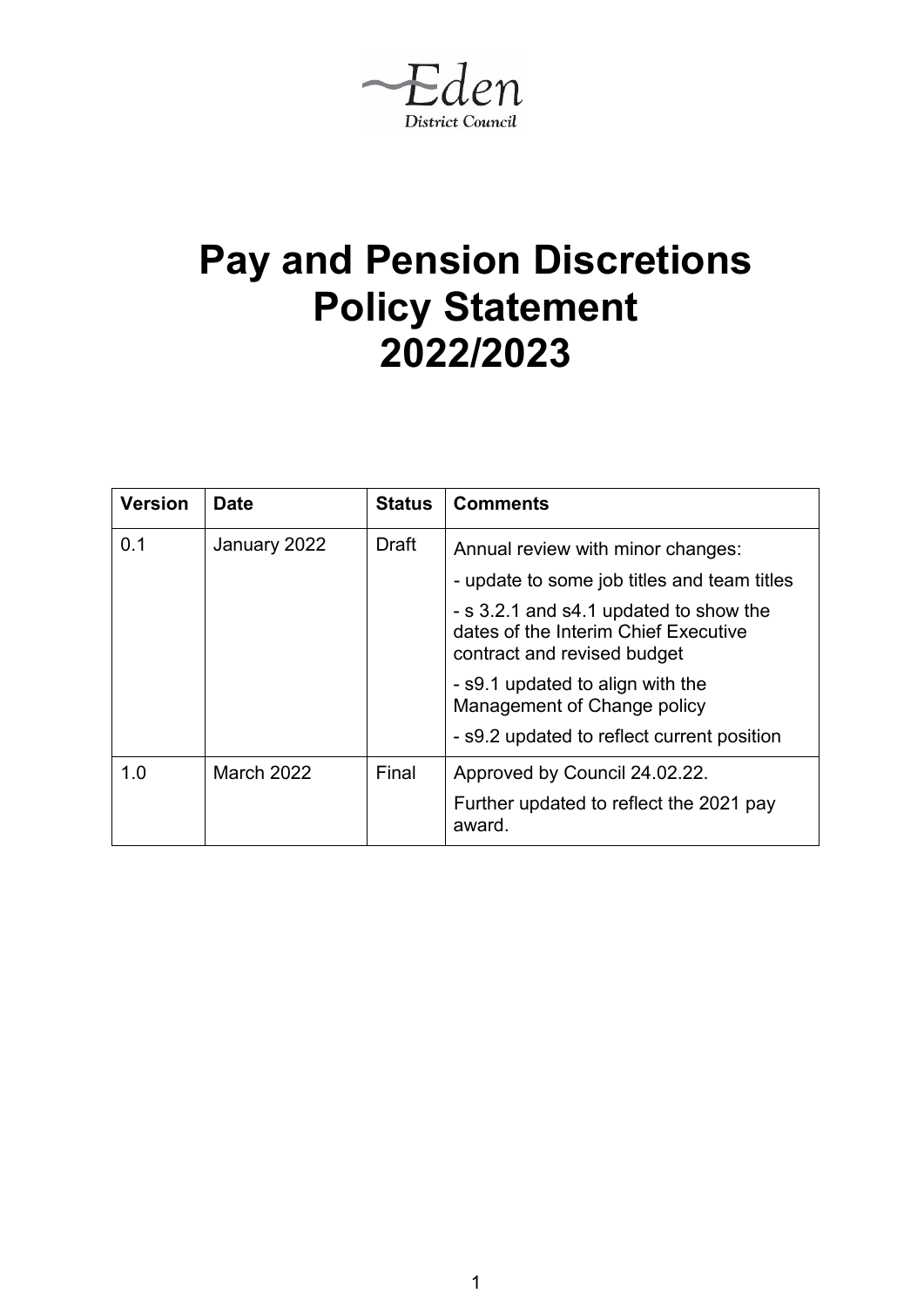# **Contents**

| 1. |     |                                           |   |
|----|-----|-------------------------------------------|---|
| 2. |     |                                           |   |
|    | 2.1 | IR35 Tax Regulations: Employee or Worker? | 5 |
|    | 2.2 |                                           |   |
|    | 2.3 |                                           |   |
|    | 2.4 |                                           |   |
|    | 2.5 |                                           |   |
|    | 2.6 |                                           |   |
|    | 2.7 |                                           |   |
|    | 2.8 |                                           |   |
| 3. |     |                                           |   |
|    | 3.1 |                                           |   |
|    | 3.2 | <b>Employees</b>                          |   |
|    | 3.3 |                                           |   |
|    | 3.4 |                                           |   |
| 4. |     |                                           |   |
|    | 4.1 |                                           |   |
|    | 4.2 |                                           |   |
|    |     |                                           |   |
|    |     |                                           |   |
|    | 4.3 |                                           |   |
|    |     |                                           |   |
|    |     |                                           |   |
|    |     |                                           |   |
|    |     |                                           |   |
| 5. |     |                                           |   |
|    | 5.1 |                                           |   |
|    | 5.2 |                                           |   |
|    | 5.3 |                                           |   |
|    | 5.4 |                                           |   |
|    | 5.5 |                                           |   |
|    | 5.6 |                                           |   |
|    |     |                                           |   |
|    |     |                                           |   |
|    | 5.7 |                                           |   |
|    | 5.8 |                                           |   |
|    | 5.9 |                                           |   |
|    |     |                                           |   |
|    |     |                                           |   |
|    |     |                                           |   |
|    |     |                                           |   |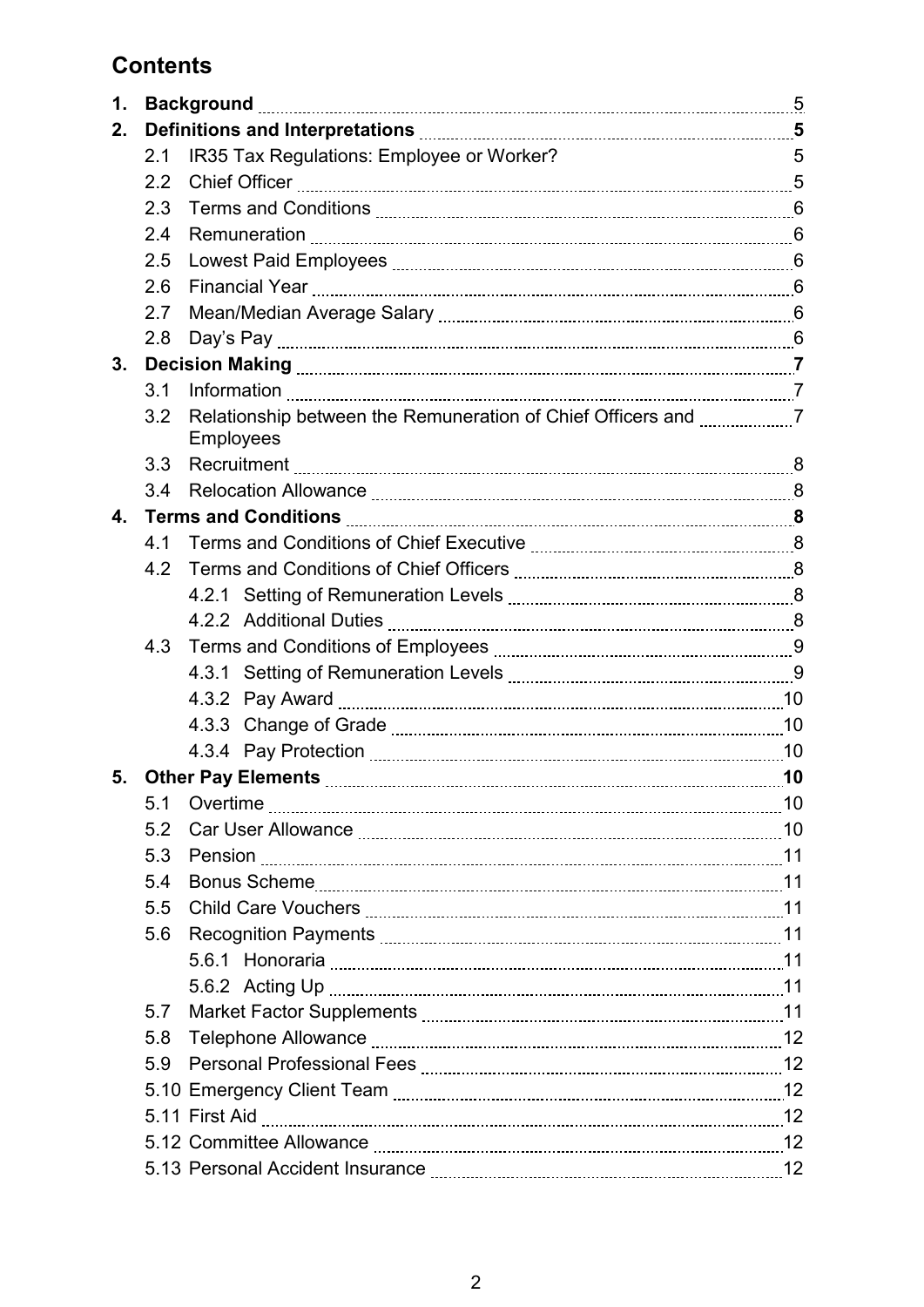| 6.             |                                                                                                                                                    |  |
|----------------|----------------------------------------------------------------------------------------------------------------------------------------------------|--|
| 7.             |                                                                                                                                                    |  |
| 8.             |                                                                                                                                                    |  |
| 9.             |                                                                                                                                                    |  |
|                |                                                                                                                                                    |  |
|                |                                                                                                                                                    |  |
|                |                                                                                                                                                    |  |
| 1.             |                                                                                                                                                    |  |
| 2.             |                                                                                                                                                    |  |
| 3.             |                                                                                                                                                    |  |
| 4.             |                                                                                                                                                    |  |
| 5.             |                                                                                                                                                    |  |
| 6.             |                                                                                                                                                    |  |
| 7 <sub>1</sub> |                                                                                                                                                    |  |
| 8.             |                                                                                                                                                    |  |
|                | Annex 3 - Salary Protection Arrangements in the Event of                                                                                           |  |
|                |                                                                                                                                                    |  |
| 1.             |                                                                                                                                                    |  |
| 2.             |                                                                                                                                                    |  |
| 3.             |                                                                                                                                                    |  |
| 4.             |                                                                                                                                                    |  |
| 5.             |                                                                                                                                                    |  |
| 6.             |                                                                                                                                                    |  |
| $7_{\cdot}$    | Additional Option Available During Implementation of Job Evaluation 19                                                                             |  |
|                | Annex 4 - Local Government Pension Scheme Employer Discretions -                                                                                   |  |
|                | <b>Part A</b> - Mandatory policy statements:                                                                                                       |  |
|                |                                                                                                                                                    |  |
|                | Power of Scheme Employer to Contribute towards the Cost of a Member Purchasing                                                                     |  |
|                |                                                                                                                                                    |  |
|                |                                                                                                                                                    |  |
|                |                                                                                                                                                    |  |
|                |                                                                                                                                                    |  |
|                | Scheme Members who Ceased Active Membership after 1 April 1998 and before                                                                          |  |
|                |                                                                                                                                                    |  |
|                |                                                                                                                                                    |  |
|                | <b>Part B</b> - Formulation of policy in accordance with further discretions under the Local<br><b>Government Pension Scheme Regulations 2013:</b> |  |
|                |                                                                                                                                                    |  |
|                |                                                                                                                                                    |  |
|                |                                                                                                                                                    |  |
|                |                                                                                                                                                    |  |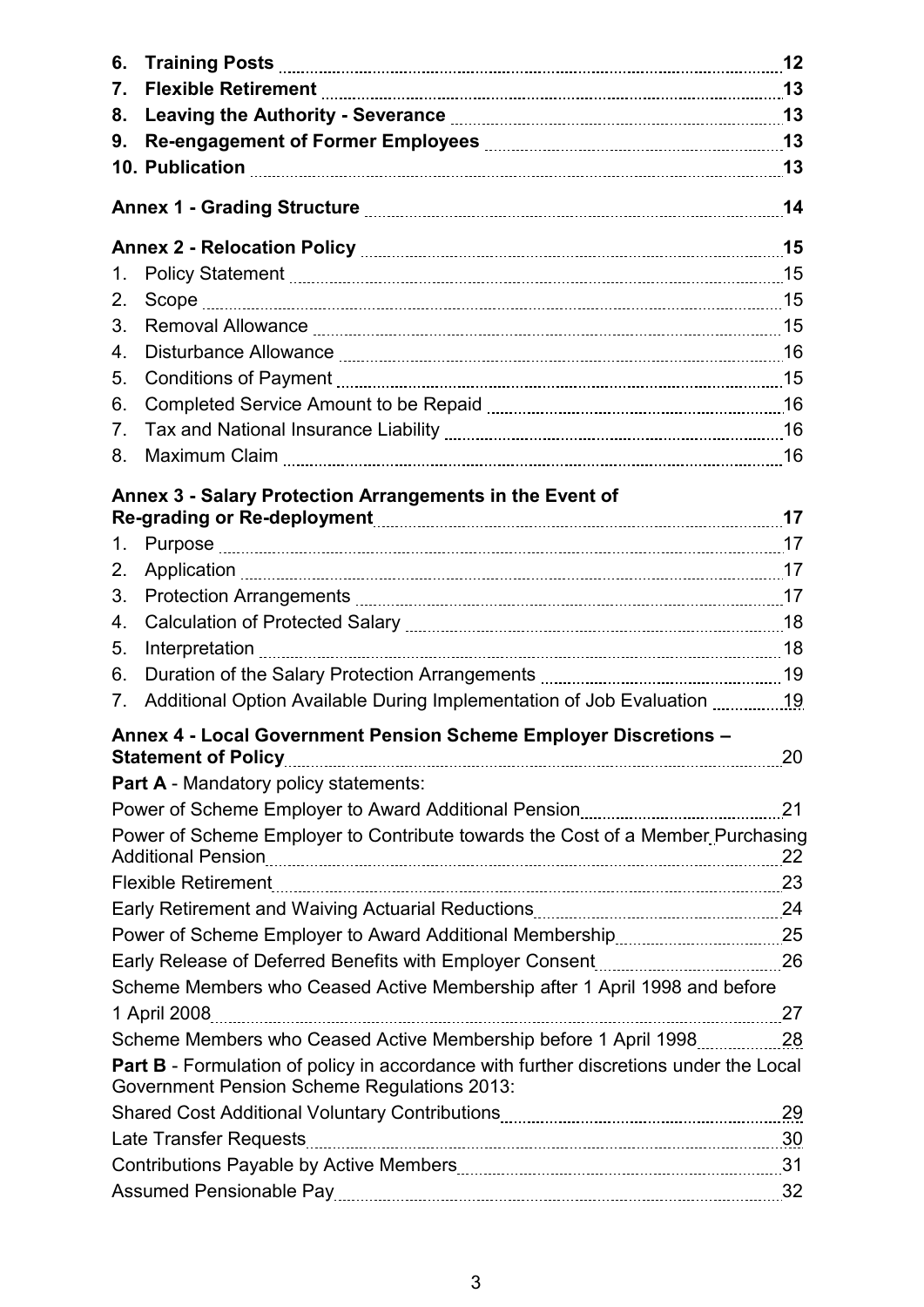# **Part C - Mandatory policy statements:**

|                                      | - 33 |
|--------------------------------------|------|
|                                      |      |
|                                      | - 36 |
| <b>Declaration</b>                   | 36.  |
| Appendix A - If voluntarily retiring | -37  |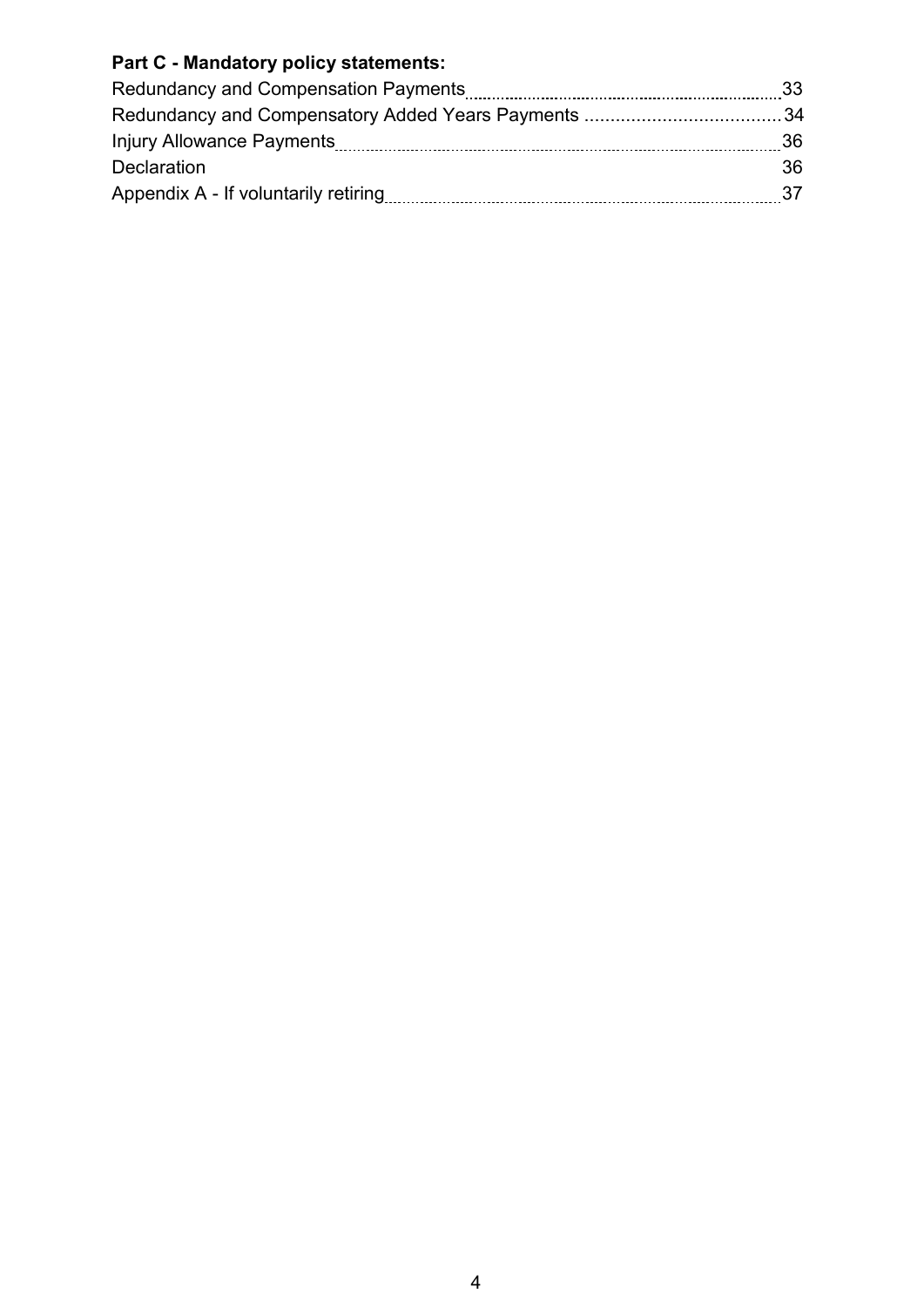# **1. Background**

- 1.1 The Council is required by section 38(1) of the Localism Act 2011, to prepare a Pay policy statement. The statement must articulate the policies towards a range of issues relating to the pay of the workforce, particularly its senior staff (or 'Chief Officers') and its lowest paid employees. Pay policy statements must be prepared for each financial year. The Pay policy statement must be approved by Full Council.
- 1.2 This Pay policy statement has regard to the guidance issued by the Secretary of State. At the time of writing the relevant guidance is titled 'Openness and accountability in local pay: Guidance under section 40 of the Localism Act'.
- 1.3 This policy statement draws information from the Council's existing pay and reward related policies and practices and provides the additional information required to meet the requirements of the Localism Act.
- 1.4 An aim of the Pay policy is to attract, retain and motivate staff so that the organisation can perform at its best. In the context of managing scarce public resources, remuneration at all levels needs to be adequate to secure and retain high-quality employees dedicated to the service of the public. At the same time remuneration needs to avoid being unnecessarily generous or otherwise excessive.

# **2. Definitions and Interpretations**

# **2.1 IR35 Tax Regulations: Employee or Worker?**

Guidance should be sought from the Chief Finance Officer before any engagement (other than direct employment) may be approved. The Council will, at all times, meet the requirements of IR35 tax legislation. When deciding if IR35 rules apply to a contract or engagement, it is important to establish what the underlying relationship (the employment status) is between the Council and the worker. The best approach is to work out what the relationship would be if there was no intermediary involved (such as a Limited Company). The facts of each contract or engagement will decide if IR35 applies and not any label, description, or job title. Consideration must be given again to the status as soon as circumstances may change. Different legislation may apply if services to the Council are provided through a third party agency or Managed Service Company. In these circumstances agency legislation may apply rather IR35 regulations.

# **2.2 Chief Officer**

- 2.2.1 Under the Localism Act the definition of a Chief Officer (as set out in Section 43(2)) is not limited to the Head of Paid Service or the statutory Chief Officers. It also includes those who report directly to them (non-statutory Chief Officers) and to their direct reports (Deputy Chief Officers).
- 2.2.2 For the purposes of this policy statement, the "Chief Executive" in relation to this Council is the person who is also the Head of Paid Service. An Acting Head of Paid Service may be appointed by the HR and Appeals Committee if the Chief Executive post is vacant or other circumstances require it.
- 2.2.3 For the purposes of this policy Statement a "Chief Officer", in relation to this authority means each of the following:
	- a) its Directors and Deputy Chief Executive
	- b) its Monitoring Officer (the Assistant Director Legal & Democratic Services or Interim)
	- c) its Chief Finance Officer (the Director of Resources or Interim),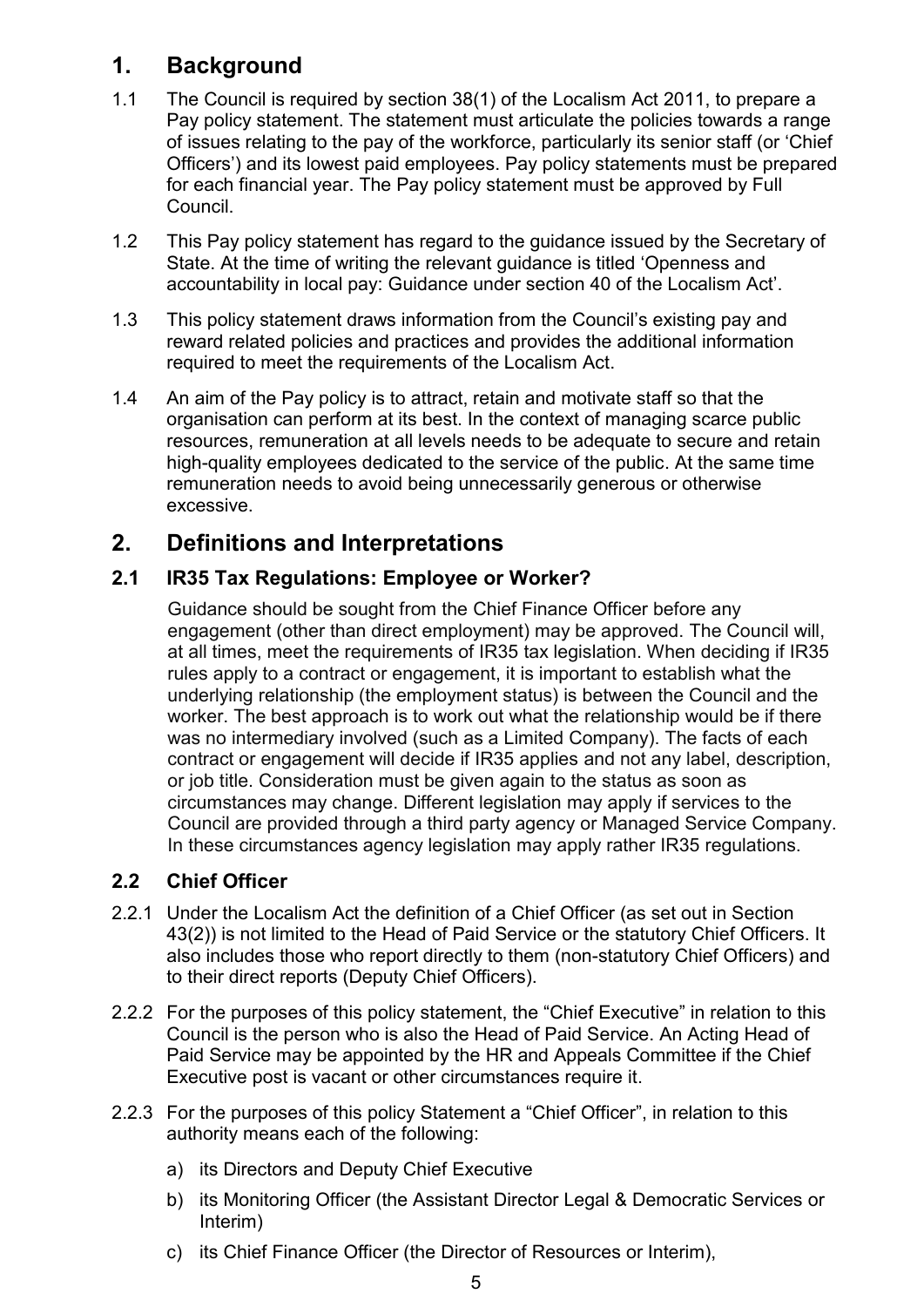- d) its Assistant Directors (non-statutory Chief Officers)
- 2.2.4 For clarity everyone who reports directly to a Chief Officer (and is designated as a deputy Chief Officer under section 2(8) of the Local Government and Housing Act 1989) is not a Chief Officer for the purposes of this statement.

### **2.3 Terms and Conditions**

In this Policy statement "terms and conditions" means the terms and conditions on which the person holds office under, or is employed by the Council.

### **2.4 Remuneration**

References in this statement to the remuneration of, or the other terms and conditions applying to, a Chief Officer or employee include:

- a) The remuneration that may be provided to, or the terms and conditions that may apply in the future, and
- b) The remuneration that is to be provided to, or the terms and conditions that are to apply to future appointments.

### **2.5 Lowest paid employees**

The definition of "lowest-paid employees" adopted by the authority for the purposes of this policy statement is those employees on the lowest pay point in use by the Council. In line with the council's pay structure (Annex 1), the lowest pay point in the authority will equate to a minimum of £9.50 per hour. The reason for adopting this definition is that it is the simplest and most easily understood definition. At the time of approval, the annual pay settlement for 2022/23 had not been agreed and it is possible that the hourly rate will increase after this statement has been published

### **2.6 Financial Year**

"Financial year" means the period of 12 months ending with 31 March in any year.

### **2.7 Mean/Median Average Salary**

- 2.7.1 The median average salary is determined by ordering all employee salaries from highest to lowest (or lowest to highest) and identifying which salary falls at the mid-point of the range.
- 2.7.2 The mean average salary is defined as the total estimated salaries payable in 2022/2023 for the full permanent establishment divided by the full time equivalent (FTE) of the full establishment.

### **2.8 Day's Pay**

The calculation used to determine 'A Day's Pay' is 1/261 and is based on an Actual Working Day which is as follows: 365 days minus 104 weekend days. This method of calculation is used where there is any other deduction for days not worked eg unpaid leave.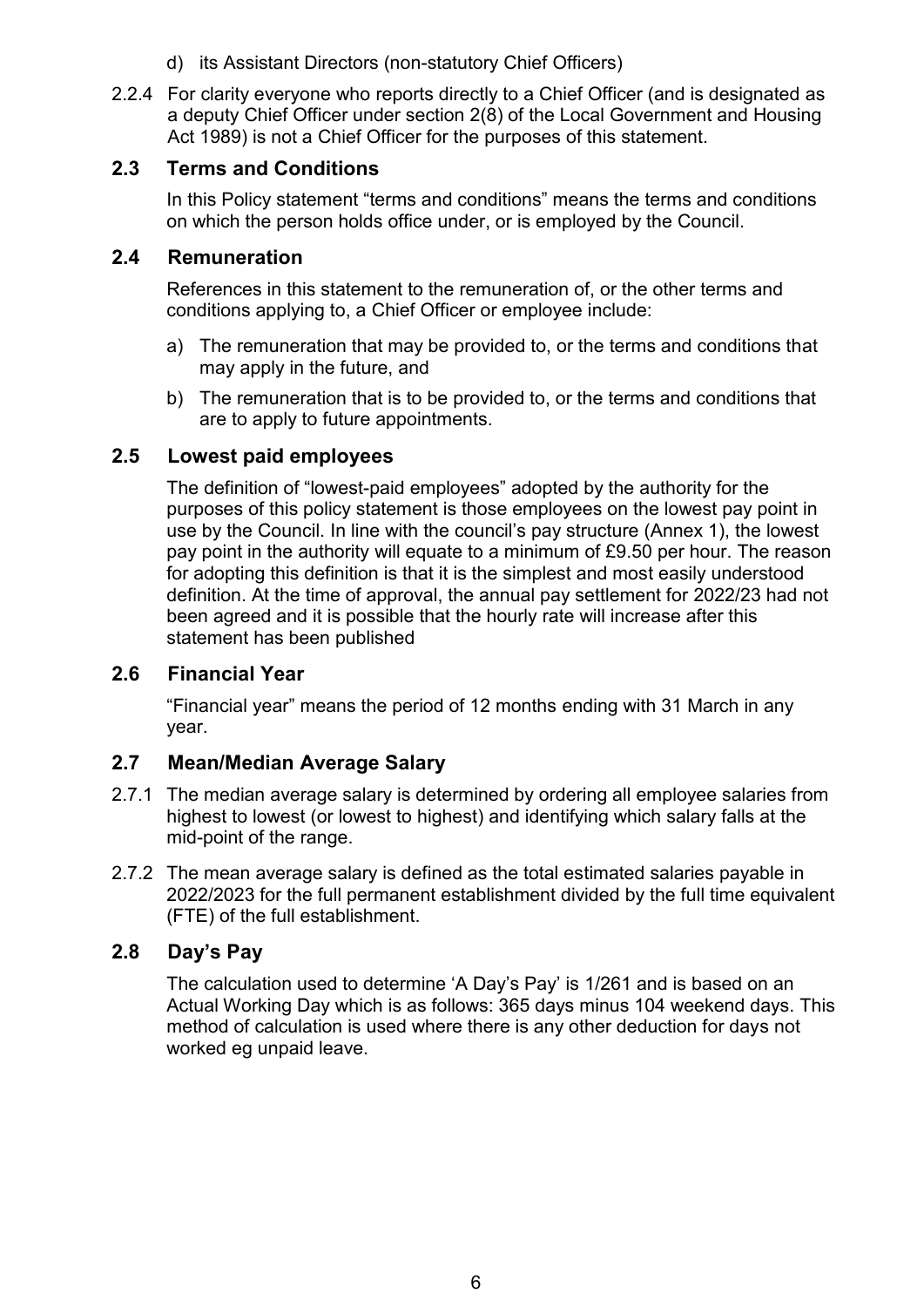# **3. Decision Making**

Chief Officers shall have authority to operate and administer the Council's Pay and Pension Discretions Policy. Any departure from the policy will be referred to the Head of Paid Service for consideration except when in relation to Chief Officers, when the decision must be taken by Council. Where appropriate the recognised trade union, UNISON will be consulted.

The Head of Paid Service is responsible for the employed staff. The Head of Paid Service can operate in accordance with existing employment policies and procedures, and existing frameworks such as budgets and changes to the establishment.

# **3.1 Information**

- 3.1.1 Information regarding the salary levels and degrees of responsibility exercised by the Chief Executive and Chief Officers in return for their remuneration is published on the Council's website under 'Your Council', 'Organisational Structure' [https://www.eden.gov.uk/your-council/about-the-council/organisational](https://www.eden.gov.uk/your-council/about-the-council/organisational-structure/)[structure/](https://www.eden.gov.uk/your-council/about-the-council/organisational-structure/)
- 3.1.2 The information contained in this statement is correct at the time of approval by Full Council. Any changes implemented through national negotiation or change in Government policy will be reflected in the following annual statement unless reviewed sooner.

### **3.2 Relationship between the remuneration of Chief Officers and Employees**

- 3.2.1 The Chief Executive position is currently vacant and the post is filled by an Interim Chief Executive under a contract for services until 31 March 2023. The Interim Chief Executive is not an employee. The Interim Chief Executive holds the office as the Head of Paid Service.
- 3.2.2 All employees are covered by the National Joint Council Agreement on Pay and Conditions of Service except for Chief Officers who are covered by a separate Joint National Council Agreement for Chief Officers of Local Authorities.
- 3.2.3 Salary levels for employees other than Chief Officers are determined by reference to the Council's Job Evaluation Scheme. The scheme was designed and is implemented in partnership with the Council's recognised trade union, UNISON. Salaries for Chief Officers are set by Council after consideration of an independent review which is periodically and upon request undertaken by or in conjunction with North West Employers Organisation.
- 3.2.4 There is no separate provision for Chief Officers in relation to the Council's general employment policies and statements. Arrangements for Chief Officers are dealt with in accordance with the Council's ordinary policies.
- 3.2.5 Any consideration of Overtime, Honoraria, 'Acting up' or Market Factor Supplement arrangements for Chief Officers must be undertaken by Full Council.
- 3.2.6 Chief Officers do not receive benefits-in-kind separate to or in addition to those to which an employee may be entitled.
- 3.2.7 The pay multiple between the median average salary at the Council (£24,920) and the highest paid employee (Deputy Chief Executive) is 1:3.5 The pay multiple between the mean (average) salary at the Council £28,063 and the highest paid employee (Deputy Chief Executive) is 1:3.1. The pay multiple between the lowest paid employee £18,333 and the highest paid employee (Deputy Chief Executive)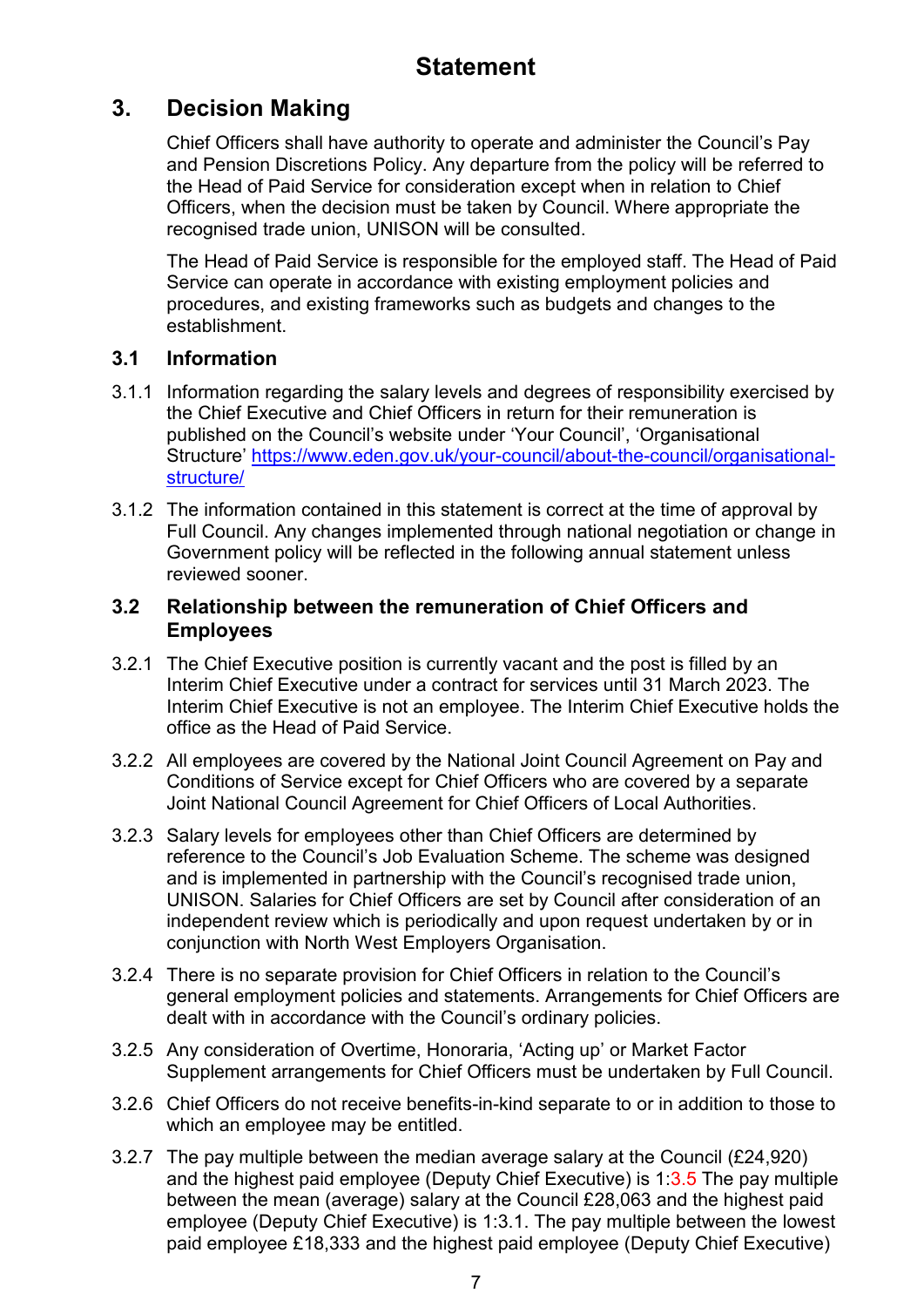is 1:4.8. The salary of highest paid employee (Deputy Chief Executive) was under review (see 4.2.1.3 below) when this statement was being prepared and the proposed salary of £88,363 per annum has been used in these calculations. At the time of approval, the annual pay settlement 2022/23 had not been agreed therefore these figures may change after this statement is published.

3.2.8 The salary for all employees including Chief Officers is determined by reference to this policy statement. The Council will have regard to the pay multiple in consideration of remuneration of Chief Officers and staff.

### **3.3 Recruitment**

The level of remuneration of Chief Officers and employees is determined in accordance with this policy statement.

### **3.4 Relocation Allowance**

The Council operates a relocation allowance recruitment incentive scheme. This scheme applies, except where otherwise approved by the Council in writing. The application of the relocation arrangements shall be in accordance with the details of the scheme set out in Annex 2.

# **4. Terms and Conditions**

### **4.1 Terms and conditions of Chief Executive**

The Interim Chief Executive is engaged under a contract for services until 31 March 2023. The proposed budget for the Chief Executive contract for 2022/23 has been set at £253,059. Approval for the additional budget required was granted by Council on 23 September 2021.

### **4.2 Terms and conditions of Chief Officers**

Terms and conditions of employment are in accordance with collective agreements negotiated from time to time by the Joint National Council for Chief Officers of Local Authorities, set out in the Scheme of Conditions of Service and the North Western Provincial Council as supplemented by local collective agreements reached with UNISON and by the rules of the Council.

### **4.2.1 Setting of Remuneration Levels**

- 4.2.1.1 Salary for Chief Officers is set by a process of independent review. An independent review process would usually be conducted via an independent review panel comprising of Members and any relevant and appropriate Officers. The review is undertaken with reference to comparable pay in the North West region. The independent review panel would make recommendation to Council on the appropriate level of salary or salary band to be set for Chief Officer Posts.
- 4.2.1.2 If a salary band is in place, the salary point on which a Chief Officer is appointed or accelerated is the decision of the Head of Paid Service and will be within the range of scale points allocated to Chief Officer grades.
- 4.2.1.3 When this statement was being prepared, the salary for the Deputy Chief Executive was under review in accordance with 4.2.1.1 above. The proposed salary was £88,363. The salary of a Director post is £74,463, the salary for the Assistant Director Legal & Democratic Services (Monitoring Officer) is £64,862 and the salary for other Assistant Director posts is £54,712. At the time of approval, the annual pay settlement for 2022/23 had not been agreed therefore these figures may change after this statement is published.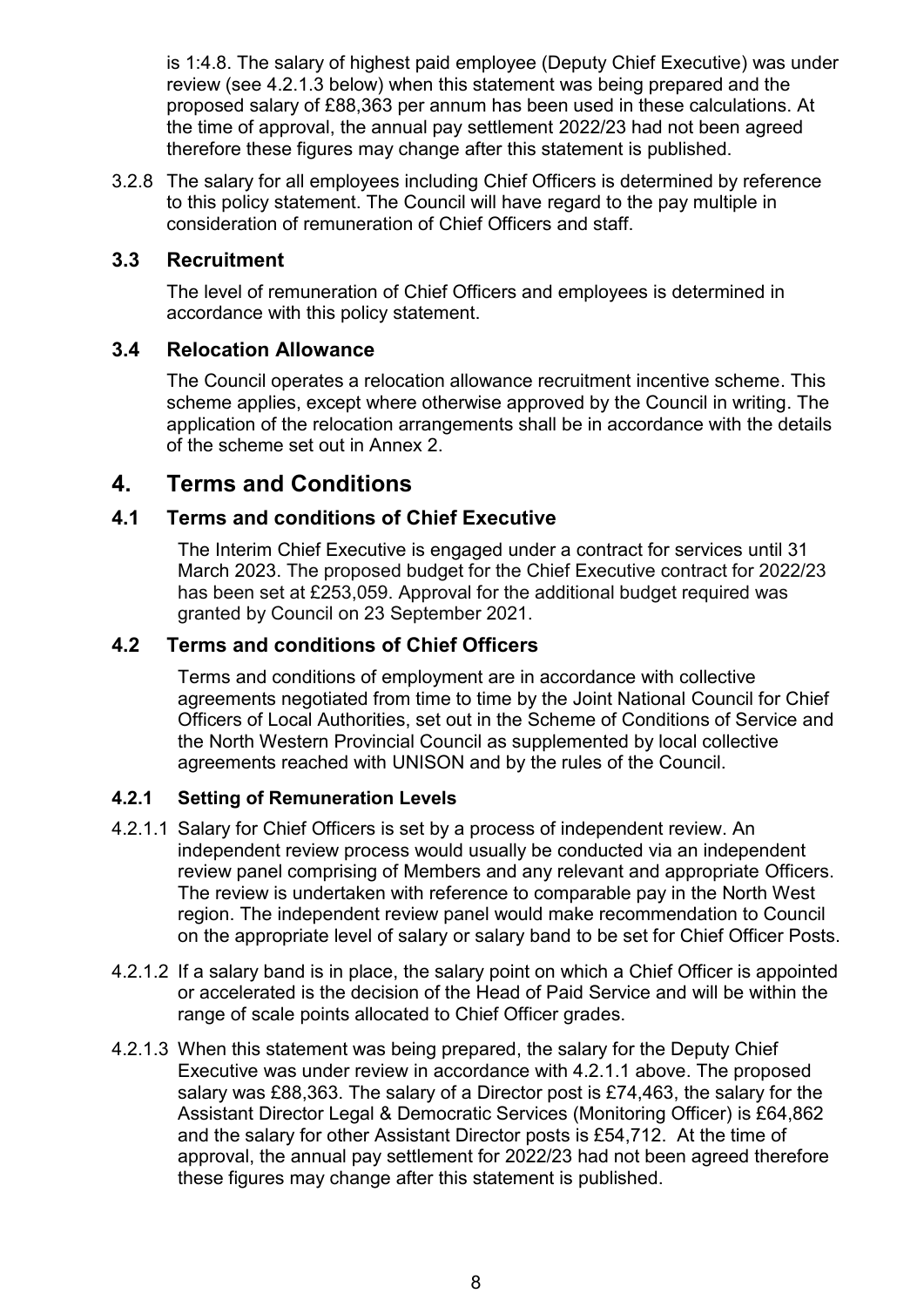### **4.2.2 Additional Duties**

- 4.2.2.1 No separate payment is made to the Returning Officer for Local Election fees (District and Parish elections). Returning Officer fees for non-local elections are set by legislation prior to the election within Fees and Charges Orders. Deputy Returning Officer fees (County elections) are payable by the County Council and the fees are set every 4 years by the County Council.
- 4.2.2.2 Information regarding the salary levels and degrees of responsibility exercised by the Chief Executive and Chief Officers in return for their remuneration is published on the Council's website under 'Your Council', 'Organisational Structure' [https://www.eden.gov.uk/your-council/about-the](https://www.eden.gov.uk/your-council/about-the-council/organisational-structure/)[council/organisational-structure/](https://www.eden.gov.uk/your-council/about-the-council/organisational-structure/)

### **4.3 Terms and Conditions of Employees**

Terms and conditions of employment at the Council for all employees (except Chief Officers) and which includes "lowest paid employees" are in accordance with collective agreements negotiated from time to time by the National Joint Council (NJC) for Local Government Services and the Joint Provincial Council as supplemented by local collective agreements reached with trade unions recognised by the Council and by the rules of the Council.

### **4.3.1 Setting of Remuneration Levels**

- 4.3.1.1 NJC Key National Provisions part 2 (Green Book) requires that "The pay and grading of jobs must be fair and non-discriminatory, complying with equal pay legislation and associated Codes of Practice" (5.1). The Green Book also says that "The basic pay of each employee will consist of either a point or points on the local government pay spine" (5.2).
- 4.3.1.2 Organisational consistency in relation to pay for employees is achieved through a Job Evaluation scheme. The Council implemented the Local Government Single Status Job Evaluation Scheme, which has been developed by the National Joint Council for Local Government Services and which was implemented at the Council with effect from 1 April 1999. The scheme involves UNISON as an equal partner in the process. All posts within the Council have been evaluated according to the scheme with the exception of new posts which are of a temporary nature and for a duration of less than two years which are exempt from Job Evaluation. Once a job has been scored under the Job Evaluation scheme, the grade is determined by referring the job score to the 'points to grade' table. A re-evaluation procedure has been adopted for the appointing of new posts and for significant changes in the duties of existing posts. A revised NJC Job Evaluation scheme was implemented during 2014.
- 4.3.1.3 The pay structure is based on the established Spinal Column Points (SCP) with groups of points arranged into local Eden grades. The Eden grading structure is set out in Annex 1. Any collective agreements negotiated from time to time by the NJC will apply to the Council's grading structure. Locally determined rates will apply for staff aged 16 and 17 years who are not fulfilling the full duties of a substantive post.
- 4.3.1.4 The Council has two grades which overlap with another (SCP 1 is in both grade A and B and SCP 3 is in both grade B and C). The pay bands vary between 2 and 4 SCP's (see Annex 1). Incremental progression through the grade is based on length of service and is subject to satisfactory reports. Increments are applied on 1 April and if at 1 April service in post is less than 6 months, at 6 months. For employees who are aged below 18 years on appointment, incremental progression will occur at age 18. Incremental progression is applied to permanent and temporary posts up to the grade maximum. The only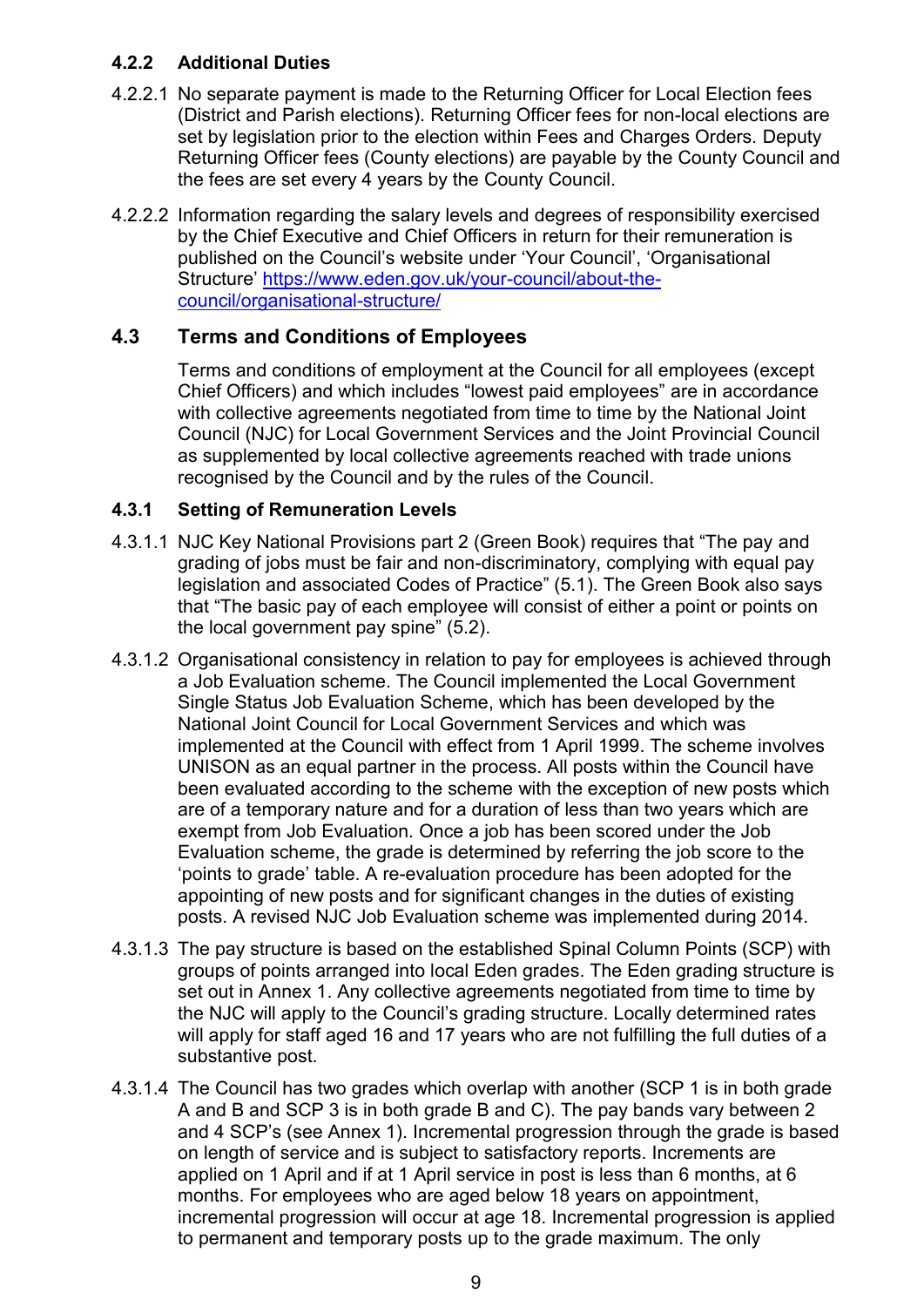exception is where a temporary appointment is made on a fixed scale point for the duration of the post.

4.3.1.5 It is the Council's usual practice to appoint at the bottom of the Grade. Any decision to appoint above the bottom of the Grade is subject to approval by the relevant Chief Officer taking into account all the circumstances.

### **4.3.2 Pay Award**

- 4.3.2.1 The Council recognises the National Joint Councils (NJC) and pay awards are applied as negotiated by these bodies. Any local pay award would require approval by Full Council.
- 4.3.2.2 Staff in employment on or after the date on which a pay award has been agreed will be entitled to any back pay due to 1 April. Staff who have left employment of the Council before this date will be entitled to back pay subject to their bank details etc being available.

### **4.3.3 Change of Grade**

- 4.3.3.1 Where the new grade for a post has a different SCP upper limit than the existing grade then:
	- Postholders who move to a higher grade will either move to the first point of a new grade or stay at the existing SCP whichever is higher; and
	- Postholders who move to a lower grade will move to the top of that lower grade or the existing SCP whichever is lower.
- 4.3.3.2 Thereafter progress up the grade will be in accordance with national conditions.

### **4.3.4 Pay Protection**

The Council has agreed arrangements to protect the salary of staff in the event of their re-grading or re-deployment. These are set out in Annex 3. Such arrangements apply from the effective date for individual changes.

# **5. Other Pay Elements**

The Council operates a number of separate schemes of remuneration aimed at dealing with very specific situations and which apply to all employees within the Council including Chief Officers.

### **5.1 Overtime**

- 5.1.1 For posts up to and including Grade G, overtime by an employee can be claimed at enhanced rates, in accordance with National Conditions.
- 5.1.2 Overtime carried out by post holders above this grade will only be paid in exceptional and defined circumstances, usually as part of a programme of planned overtime and at an agreed rate of pay which will not exceed the rates detailed in the National Conditions.
- 5.1.3 Any programme of planned overtime ie anything other than an individual ad hoc instance, will be subject to formal approval by the Head of Paid Service.

### **5.2 Car User Allowance**

5.2.1 On 5 October 2010 the Council's Executive approved a recommendation to adopt revised criteria for qualifying as an Essential User. The new criteria came into effect on 15 October 2010 for new employees and on 1 April 2011 for existing employees. Designations for new posts will be taken in accordance with the 'Essential Car User Status Criteria and Guidance'. A comparison to a similar post will be made wherever possible and where no such post exists a provisional assessment will be made and will be reviewed after one year.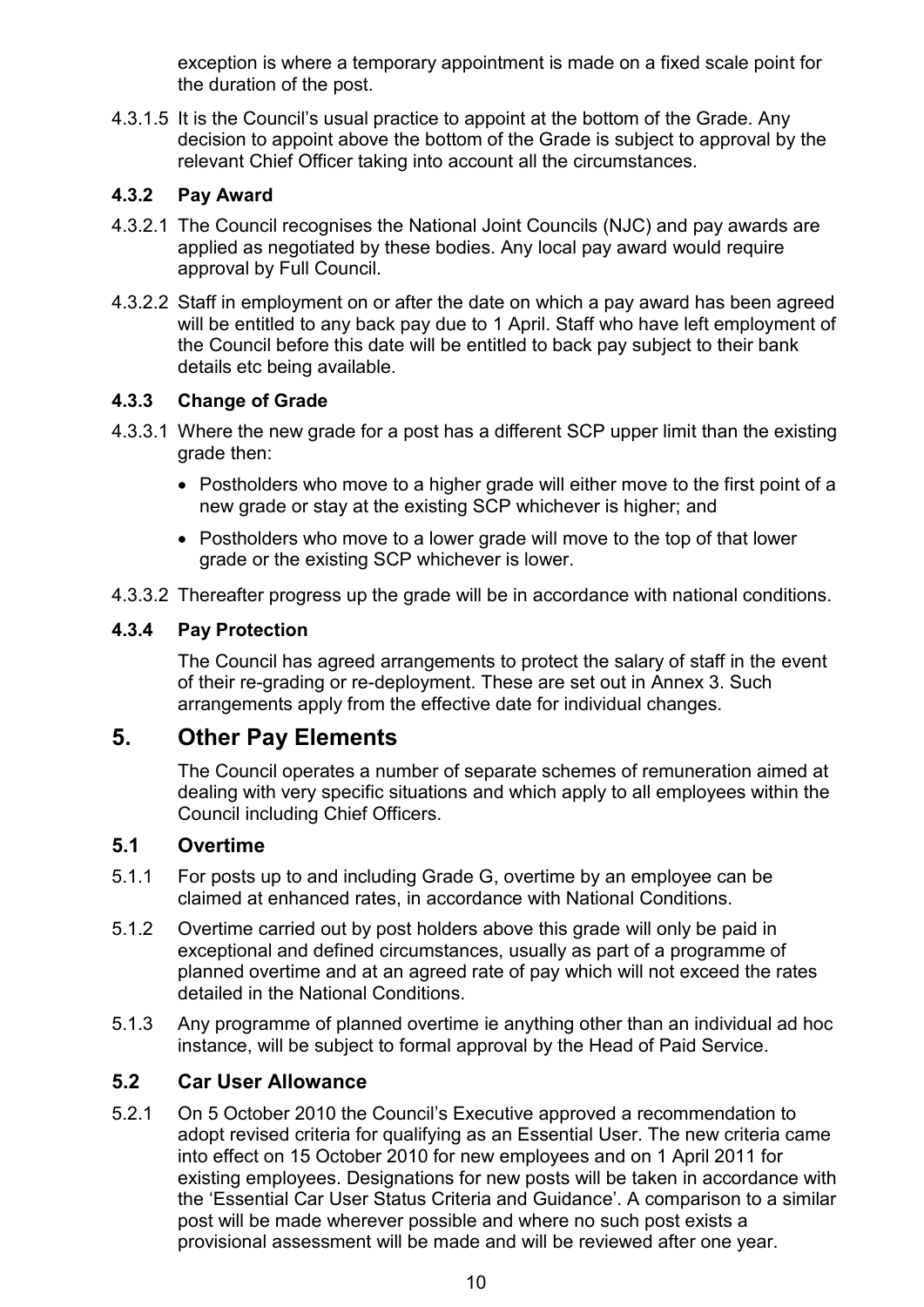5.2.2 A review of posts which are eligible to be designated as Essential Users was undertaken in 2019.

### **5.3 Pension**

- 5.3.1 All employees and Chief Officers are eligible to join the Local Government Pension Scheme (LGPS).
- 5.3.2 The Council has prepared a written statement of policy in relation to its exercise of certain discretionary functions, available under the LGPS regulations. This can be found at Annex 4.

### **5.4 Bonus Scheme**

From time to time, the Head of Paid Service may devise a bonus scheme to incentivise employees in relation to particular objectives. Such a scheme will require the approval of Council and will be published on the Council's website.

### **5.5 Child Care Vouchers**

- 5.5.1 The Council offers access to a Child Care Voucher scheme by way of salary sacrifice which enables savings to tax and national insurance contributions.
- 5.5.2 From October 2018, childcare voucher schemes were closed to new applicants. Employees who were already receiving childcare vouchers at this time will be able to continue to do so providing they meet certain criteria.

### **5.6 Recognition Payments**

### **5.6.1 Honoraria**

Officers on or above Grade H when called to work exceptional hours in connection with the work of the Council will be considered for the payment of an honorarium. All honoraria will be subject to formal approval of Corporate Leadership Team and the Head of Paid Service. In the case of Chief Officers it is subject to approval by Council. The funding must also be identified.

### **5.6.2 Acting up**

When a post is vacant Officers are sometimes asked to 'act up'. 'Acting up' involves an Officer undertaking some or all of the duties of a higher graded vacant post. Where only some of the duties are undertaken then it may be appropriate to consider a payment at the end of the period which reflects the percentage of duties covered. Where all of the duties are to be undertaken the Head of Paid Service can designate an Officer as working in an 'acting' capacity except in the case of Chief Officers which is subject to approval by Council. The Officer in the acting capacity will be paid on the grade of the post he/she is 'acting up' for, usually at the bottom of the grade. The full funding for any acting up arrangement must also be identified.

### **5.7 Market Factor Supplements**

The Job Evaluation Scheme does not include any weighting for market forces. Where there is a degree of difficulty in attracting and retaining high-quality employees some authorities apply a Market Factor Supplement. In response to the economic climate and in recognising the labour market forces at that time, the Council through consultation determined that all Market Factor Supplements, applied within the Council, would end with effect from 31 March 2012. The Council does not currently have a Market Factor Supplement Scheme. If during the term of this statement it considered that the application of a Market Factor Supplement is required, this policy statement would be required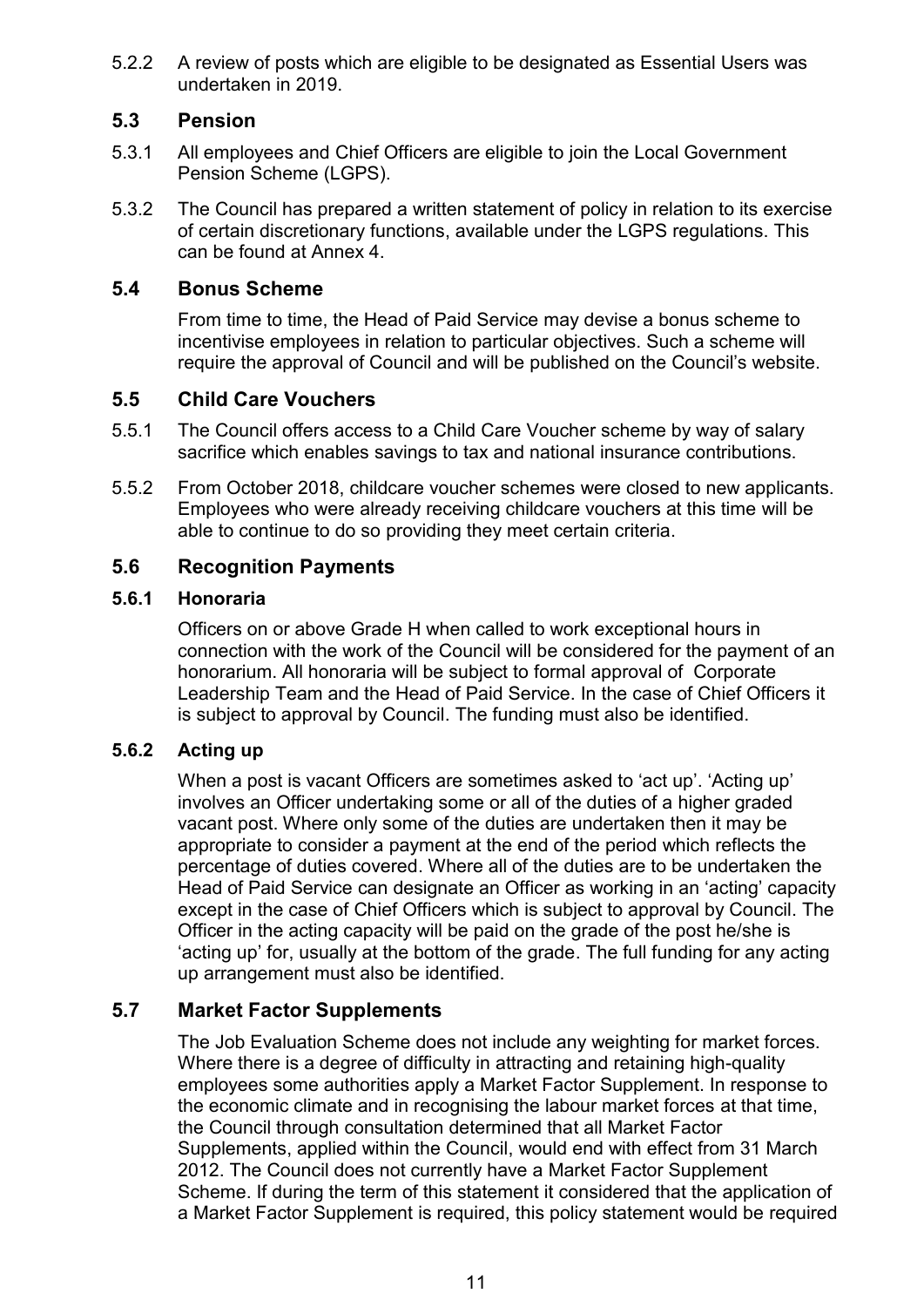to be updated to reflect any scheme. Any Market Factor Scheme should be consistently applied to any post within the Council including Chief Officers.

### **5.8 Telephone Allowance**

Officers who are nominated to be available to respond to out of hours incidents shall receive an allowance of £8.00 per month towards the cost of providing a telephone at their private address upon which they can be contacted. Officers in receipt of the allowance include both Chief Officers and nominated employees.

### **5.9 Personal Professional Fees**

Professional fees in relation to individual Officers' membership of professional bodies will not be paid. The only exception is with respect to the Solicitors Practising Fee which enables solicitors employed by the Council to act as solicitors for the Council. The Council currently has two posts where these fees are paid. These are the posts of Assistant Director Legal & Democratic Services and Legal Services Manager.

### **5.10 Emergency Client Team**

The Council operates an out of hour's emergency service where a duty Officer is available to take and direct emergency calls at all times when the offices are closed. Each Officer on duty receives a fee of £157.06 per week for their week of duty, plus a day in lieu for bank holidays. The fee is increased each year in line with the annual pay settlement. At the time of approval, the annual pay settlement for 2022/23 had not been agreed and it is possible that the hourly rate will increase after this statement has been published.

### **5.11 First Aid**

Nominated First Aiders are paid an allowance of £8.87 per month and which is paid on a pro-rata basis. The fee is increased each year in line with the annual pay settlement. At the time of approval, the annual pay settlement for 2022/23 had not been agreed and it is possible that the hourly rate will increase after this statement has been published.

### **5.12 Committee Allowance**

A committee attendance allowance is paid to the Member Services Officer posts on a rate per meeting basis in respect of evening work which is undertaken for committee meetings. The current allowance is £48.06 per meeting. The fee is increased each year in line with the annual pay settlement. At the time of approval, the annual pay settlement for 2022/23 had not been agreed and it is possible that the hourly rate will increase after this statement has been published

### **5.13 Personal Accident Insurance**

Personal Accident Insurance is provided for all employees including Chief Officers.

### **6. Training Posts**

The Council has one specific training post (Trainee Building Control Surveyor). In addition occasions may arise where an employee is appointed on the understanding that a training programme needs to be completed before the postholder can be paid on the full grade. When filling vacancies, Chief Officers and or Member Panels will have the flexibility to appoint on a lower scale, subject to the determination of a training plan for the post, which will set out the requirements and timescales leading to the postholder moving into the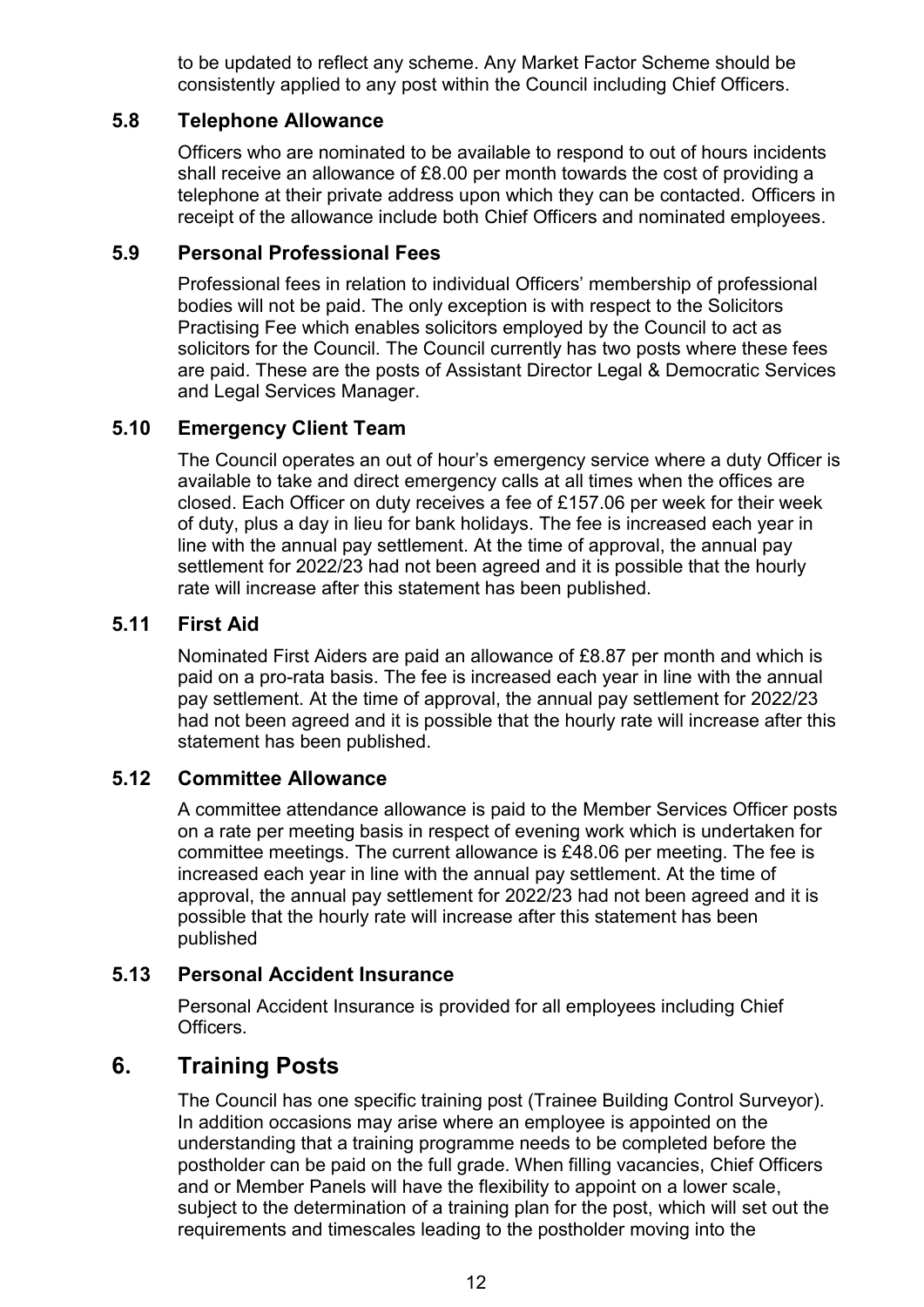designated grade for the post. Such positions shall be known as training positions.

# **7. Flexible Retirement**

- 7.1 An employee may seek flexible retirement after he or she has reached the age of 55. An employee can continue in his or her job and reduce the hours worked or the grade at which he or she is employed and draw pension benefits whilst continuing in employment. Flexible retirement can only occur with the Council's consent as the employer.
- 7.2 The Council may determine any request for flexible retirement from a Chief Officer.
- 7.3 At 1 April 2022 there were no Chief Officers receiving a salary and a pension for doing the same job (reduced from full-time to part-time hours) under the flexible retirement scheme.

# **8. Leaving the Authority - Severance**

- 8.1 The Management of Change policy covers the Council's severance arrangements.
- 8.2 There is no separate provision for Chief Officers in relation to the Council's general employment policies and statements. Arrangements for Chief Officers are dealt with in accordance with the Council's ordinary policies. The Council's approach to pension discretions is detailed in the Local Government Pension Scheme Employer Discretions Statement of Policy which is attached to this statement at Annex 4.

# **9. Re-engagement of Former Employees**

- 9.1 The Council will not normally re-engage former employees who have left the Council's service through voluntary redundancy, early retirement or early retirement in the interest of efficiency of the service.
- 9.2 For clarification the Council can confirm
	- a) That there are no Chief Officers who:
		- Were previously employed by this same authority who left with a severance or redundancy payment, and have come back as a Chief Officer; or
		- Were previously employed by the same authority, and have come back as a Chief Officer under a contract for services; or
	- b) There is one Chief Officer who is in receipt of a Local Government Pension Scheme pension (previous service was not with the same authority).

# **10. Publication**

The Council will publish the statement on the Council's website and will publish the statement in accordance with the Code of Recommended Practice for Local Authorities on Data Transparency (February 2012).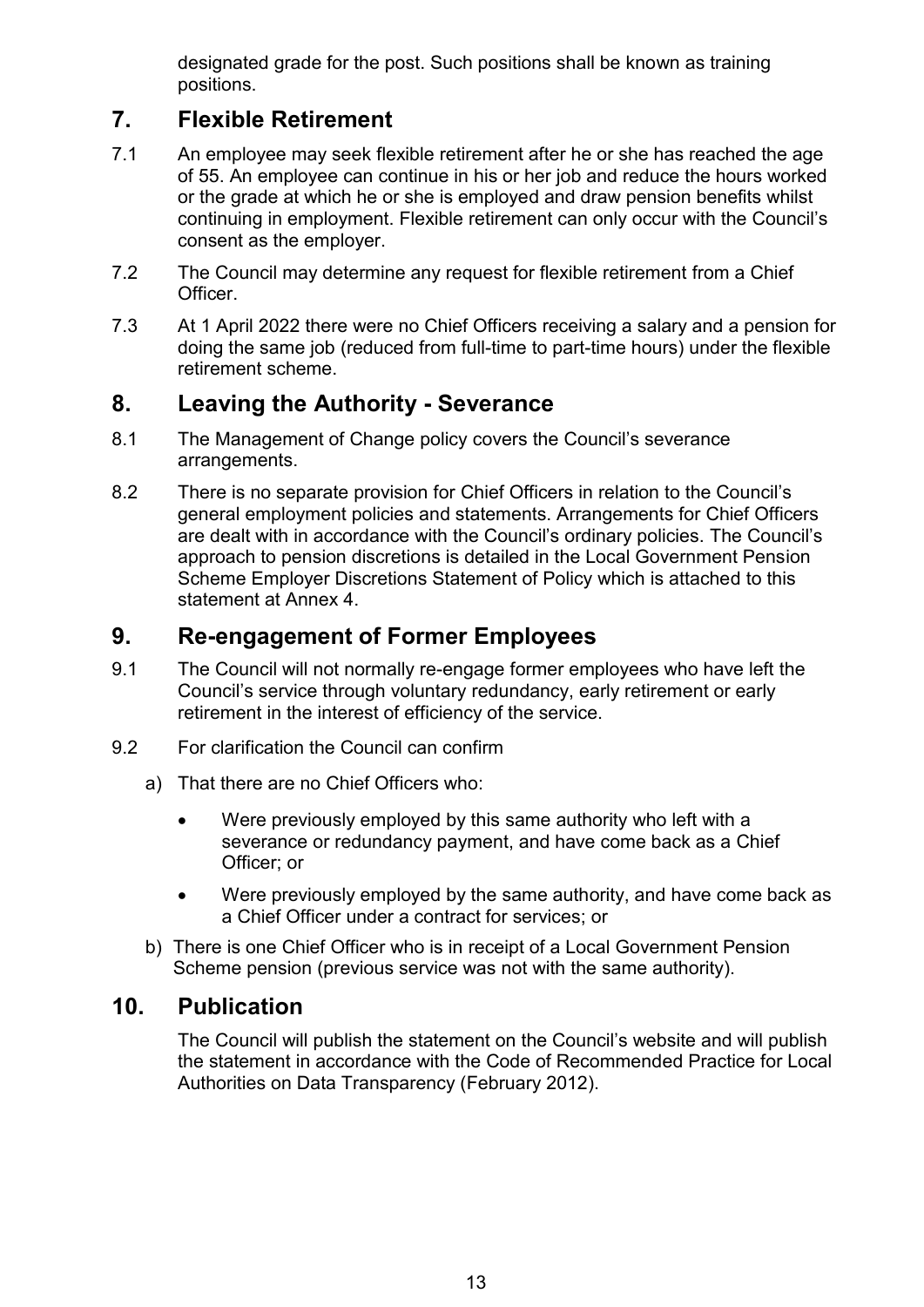### Pay Policy Statement 2022/2023 - Grading Structure (from 1 April 2022)

At the time of approval, the annual pay settlement for 2022/23 had not been agreed therefore it is possible that the figures will increase after this statement has been published.

The salary structure is subject to amendment in accordance with National Pay Negotiations

| <b>GRADE</b> | 93S            |                        | <b>PER</b><br><b>MONTH</b> | <b>HOURLY RATE -</b><br><b>BASED ON 37</b><br>HRS PER WEEK |
|--------------|----------------|------------------------|----------------------------|------------------------------------------------------------|
| A            | 1              | 18,333.00              | 1,569.42                   | 9.50                                                       |
|              | $\mathbf{1}$   | 18,333.00              | 1,569.42                   | 9.50                                                       |
| B            | $\overline{c}$ | 18,516.00              | 1,543.00                   | 9.60                                                       |
|              | 3              | 18,887.00              | 1,573.92                   | 9.79                                                       |
| C            | 3              | 18,887.00              | 1,573.92                   | 9.79                                                       |
|              | $\overline{4}$ | 19,264.00              | 1,605.33                   | 9.99                                                       |
| D            | 5              | 19,650.00              | 1,637.50                   | 10.19                                                      |
|              | 6              | 20,043.00              | 1,670.25                   | 10.39                                                      |
|              | $\overline{7}$ | 20,444.00              | 1,703.67                   | 10.60                                                      |
| E            | $\bf 8$        | 20,852.00              | 1,737.67                   | 10.81                                                      |
|              | 9              | 21,269.00              | 1,772.42                   | 11.02                                                      |
|              | 40             | 21,695.00              | 4,807.92                   | 44.25                                                      |
|              | 11             | 22,129.00              | 1,844.08                   | 11.47                                                      |
|              | 12             | 22,571.00              | 1,880.92                   | 11.70                                                      |
|              | 43             | 23,023.00              | 1,918.58                   | 11.93                                                      |
| F            | 14             | 23,484.00              | 1,957.00                   | 12.17                                                      |
|              | 15<br>46       | 23,953.00              | 1,996.08                   | 12.42                                                      |
|              | 17             | 24,432.00<br>24,920.00 | 2,036.00                   | 42.66                                                      |
|              | 48             | 25,419.00              | 2,076.67<br>2, 118.25      | 12.92<br>43.18                                             |
|              | 19             | 25,927.00              | 2,160.58                   | 13.44                                                      |
|              | 20             | 26,446.00              | 2,203.83                   | 13.71                                                      |
| G            | 24             | 26,975.00              | 2,247.92                   | 43.98                                                      |
|              | 22             | 27,514.00              | 2,292.83                   | 14.26                                                      |
|              | 23             | 28,226.00              | 2,352.17                   | 14.63                                                      |
| н            | 24             | 29,174.00              | 2,431.17                   | 15.12                                                      |
|              | 25             | 30,095.00              | 2,507.92                   | 15.60                                                      |
|              | 26             | 30,984.00              | 2,582.00                   | 16.06                                                      |
| ı            | 27             | 31,895.00              | 2,657.92                   | 16.53                                                      |
|              | 28             | 32,798.00              | 2,733.17                   | 17.00                                                      |
|              | 29             | 33,486.00              | 2,790.50                   | 17.36                                                      |
| J            | 30             | 34,373.00              | 2,864.42                   | 17.82                                                      |
|              | 31             | 35,336.00              | 2,944.67                   | 18.32                                                      |
|              | 32             | 36,371.00              | 3,030.92                   | 18.85                                                      |
| Κ            | 33             | 37,568.00              | 3,131.50                   | 19.47                                                      |
|              | 34             | 38,553.00              | 3,212.75                   | 19.98                                                      |
|              | 35             | 39,571.00              | 3,297.58                   | 20.51                                                      |
| L            | 36             | 40,578.00              | 3,381.50                   | 21.03                                                      |
|              | 37             | 41,591.00              | 3,465.92                   | 21.56                                                      |
|              | 38             | 42,614.00              | 3,551.17                   | 22.09                                                      |
| M            | 39             | 43,570.00              | 3,630.83                   | 22.58                                                      |
|              | 40             | 44,624.00              | 3,718.67                   | 23.13                                                      |
|              | 41             | 45,648.00              | 3,804.00                   | 23.66                                                      |
| N            | 42             | 46,662.00              | 3,888.50                   | 24.19                                                      |
|              | 43             | 47,665.00              | 3,972.08                   | 24.71                                                      |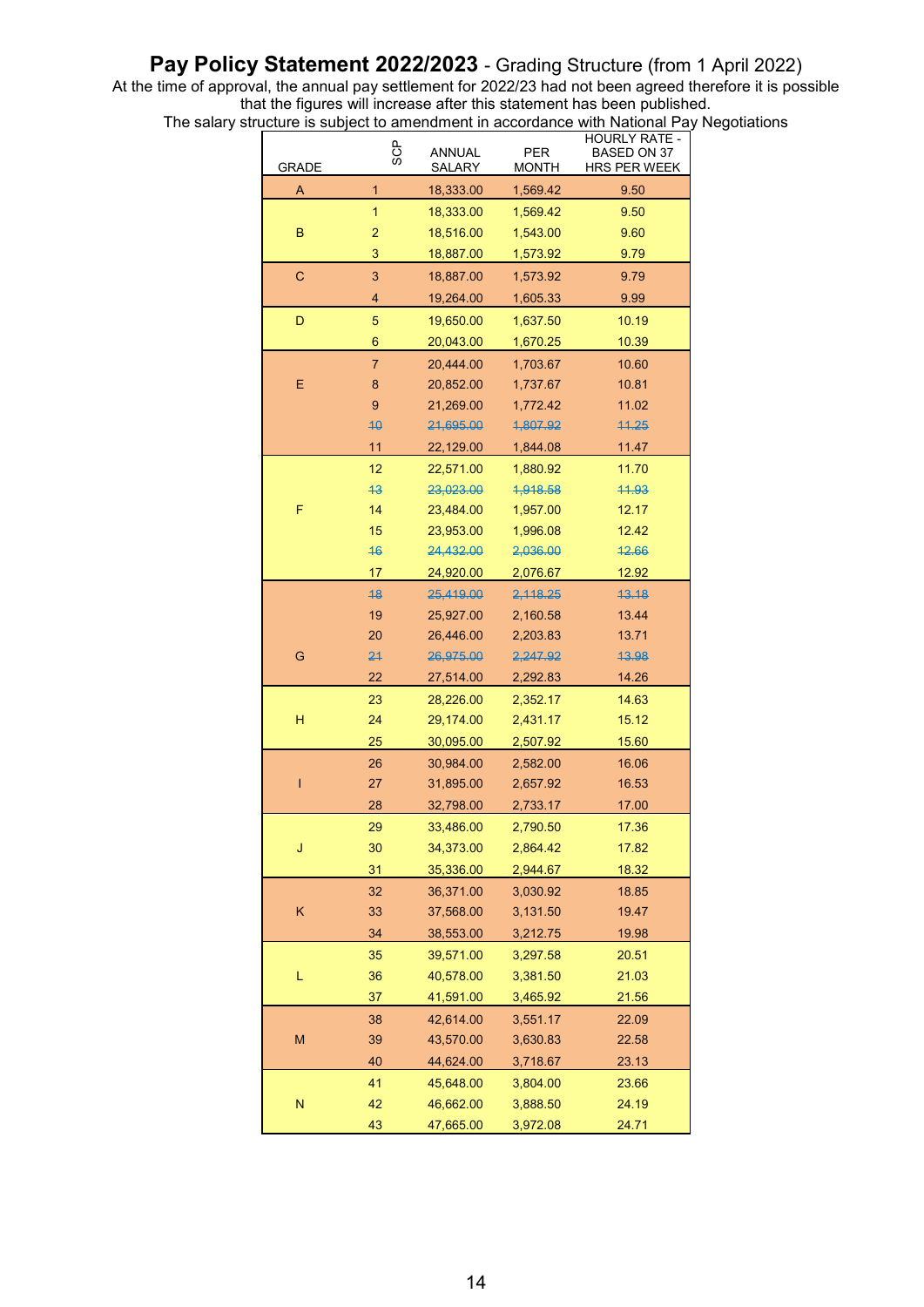# **Pay Policy Statement 2022/2023**

# **Annex 2 - Relocation Policy**

### **Scheme of Recruitment Incentives available to Newly Appointed Staff**

# **1. Policy Statement**

It is the Policy of Eden District Council to provide financial assistance towards removal and associated expenses where they result from any new member of staff (including Chief Executive post holder) needing to move home in order to take up employment with the Council. Newly appointed Officers employed on a temporary contract of less than two years duration may be entitled to claim removal expenses only for the purpose of moving personal effects.

# **2. Scope**

The Council offers financial assistance to newly appointed Officers on Grade E and above, whose place of residence is outside the District boundary. The scheme is offered to newly appointed, full and part time Officers. Assistance in appropriate cases is afforded with removals and associated disturbance costs.

# **3. Removal Allowance**

The payment for removal shall be 100% of the reasonable expenses involved in domestic removal from one abode to another (including appropriate insurance) based on the acceptance of the lowest of three competitive tenders.

Where an initial removal is made to temporary accommodation locally until suitable permanent accommodation is found, only the first or main removal is covered by these provisions. Two days removal leave will also be granted upon request in writing to the post holder's Chief Officer.

# **4. Disturbance Allowance**

A disturbance allowance to a maximum of £5,125 including VAT shall be reimbursed. This is subject to receipts for all expenditures. This allowance may be used to cover such items such as:

- Legal Fees
- Estate Agent Fees
- Storage Costs
- Lodging/Rental Costs
- Purchase of white goods/carpets
- Buying out of a car lease from a previous local authority employer, or similar penalty (inclusive of tax liability)
- Any other items incurred in relocating which the Chief Officer deems appropriate

# **5. Conditions of Payment**

Officers shall generally settle their accounts for removals, legal and estate agents fees themselves and then submit the original invoices to Human Resources to ensure that any payments to be made are in accordance with the Councils approved relocation scheme. The verified invoices will then be submitted to Financial Services for payment.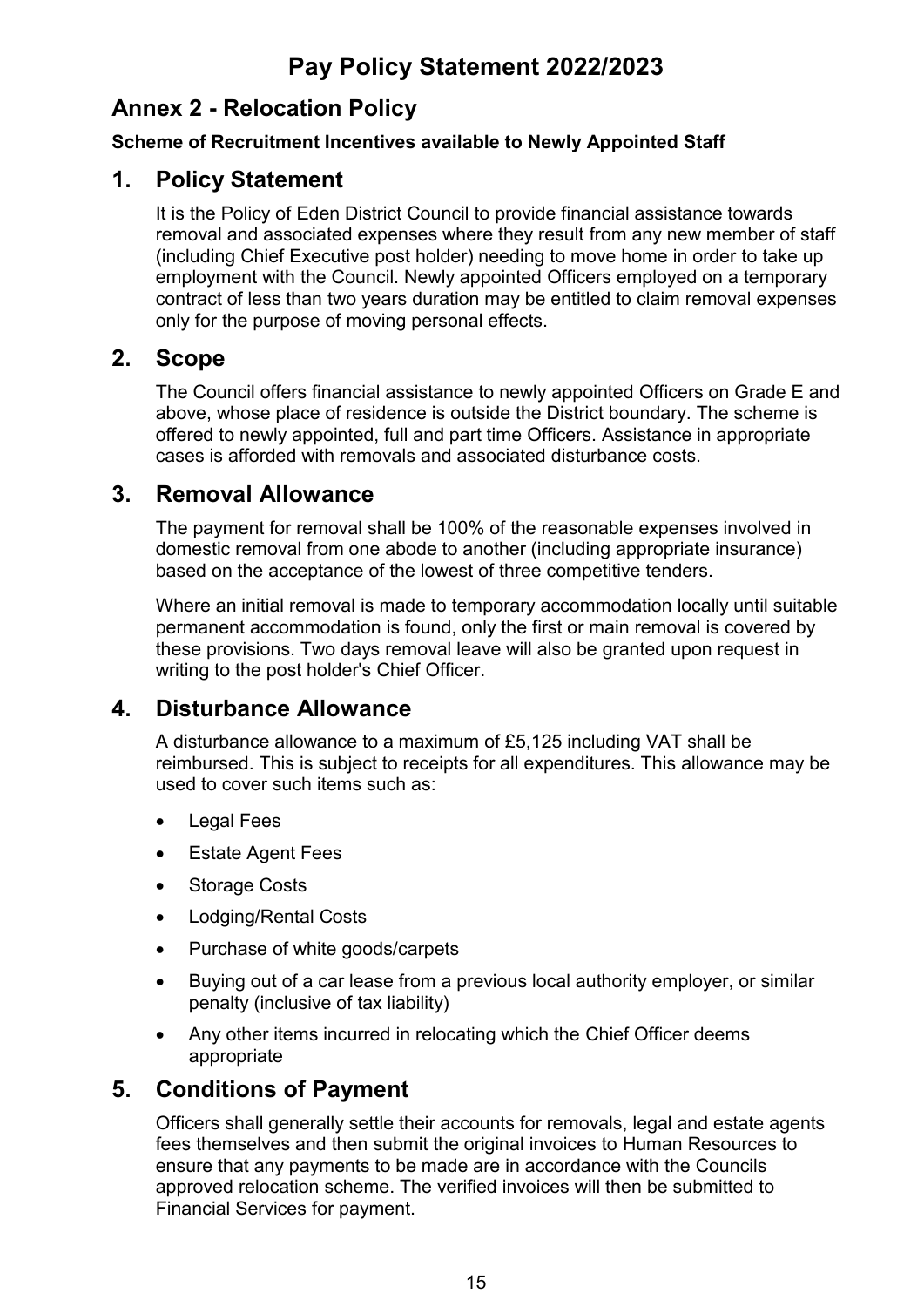Any claim for payment under this scheme shall be made within twelve months of the date of commencement of employment with the Authority. In exceptional circumstances this period may be extended subject to Committee approval.

An Officer shall not receive any payments unless that Officer has first entered into an agreement undertaking to repay the whole or part of such payments as mentioned hereunder, in the event of leaving the Councils service within a period of three years from the date of commencement of employment with the Authority.

Claim Form - Allowances Available for Newly Appointed Staff - Undertaking to Repay Allowances Form

# **6 Completed Service Amount to be Repaid**

| <b>Completed Service</b> | <b>Amount to be Repaid</b> |
|--------------------------|----------------------------|
| Up to 1 year             | 100.00%                    |
| Between 1 - 2 years      | 66.66%                     |
| Between 2 - 3 years      | 33.33%                     |
| More than 3 years        | <b>Nil</b>                 |

# **7. Tax and National Insurance Liability**

Provided you move house as a result of your appointment and all allowances are paid before the end of the tax year following the year you start the new job, there is no tax or national insurance liability. (NB it does not matter when you actually move home for Inland Revenue purposes). However, all payments made, which are not in accordance with the above are subject to tax and national insurance contributions. Such payments are recorded by Financial Services who will then forward the information to Inland Revenue.

# **8. Maximum Claim**

Please note that the maximum total amount claimable under this scheme is £5,125.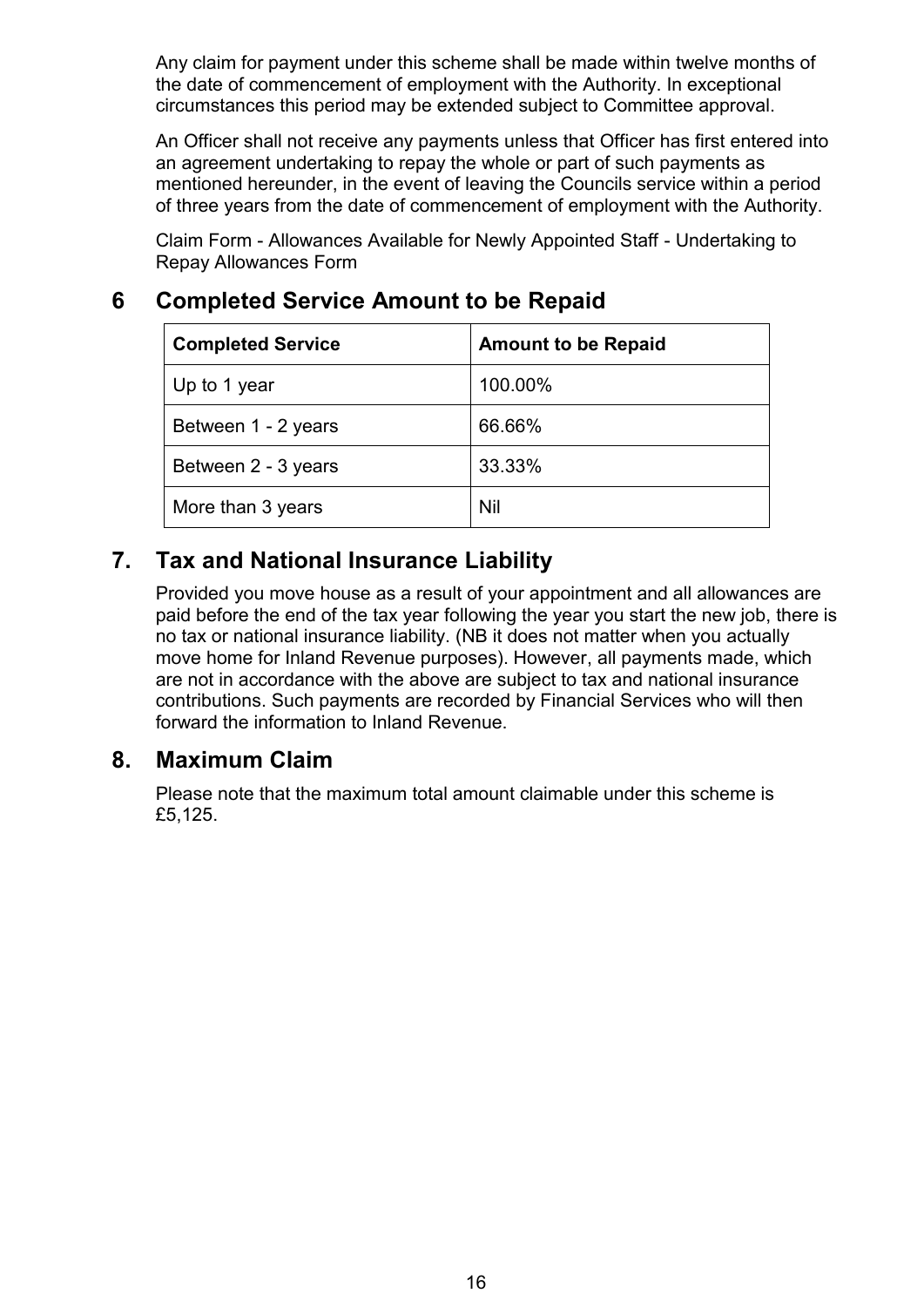# **Annex 3- Salary Protection Arrangements in the event of re-grading or re-deployment**

# **1. Purpose**

- 1.1 The purpose of these arrangements is to provide a defined period during which the existing salary of an individual who has been adversely affected by a management change within the organisation will be protected. This protected period is intended to provide time during which all opportunities may be explored to negate the need for such protection; eg re-training, transfer or appointment to a suitable alternative post.
- 1.2 It is not the purpose of these arrangements to protect the salary of an individual who may be re-graded as a result of action to address issues of the capability of that individual to carry out the duties of the post currently held, re-deployed within the Authority for disciplinary reasons or where an individual voluntarily applies for a lower graded post to pursue a personal preference.

# **2. Application**

- 2.1 The circumstances where the salary protection arrangements will operate are:
	- where the grade of an occupied post is reduced to the extent that the maximum salary available on the new grade falls below the salary of the postholder;
	- where an individual is transferred to an agreed suitable alternative post as part of a restructuring or redundancy programme and the maximum salary available in the grade of the new post falls below the individual's current salary.

# **3. Protection Arrangements**

- 3.1 The frozen salary will be paid for a maximum of 12 months from the effective date terminating on:
	- the individual leaving the Council's employment:
	- the end of the current temporary/fixed term contract;
	- the date when the frozen salary is equalled or overtaken by the maximum salary appropriate for the job held by the individual (including supplements, allowances, regular or contractual overtime, enhanced rates, etc);
	- the individual voluntarily transferring to a position not considered to represent a suitable alternative post; or
	- the unreasonable refusal by an individual to take an agreed suitable alternative post within the Authority.
- 3.2 The salary of the individual would be frozen at the appropriate effective date of the change (ie date of taking up the new post/date when re-grading takes effect).
- 3.3 It will be a condition of protection that, during the period for which it applies, the individual concerned will assist the management by undertaking any reasonable and appropriate additional duties, which equate to the protected salary level, without further remuneration. If, taking into account relevant circumstances, the individual unreasonably refuses to assist management in the way described, the protection arrangements would be deemed to no longer be applicable and would be terminated. However, any exceptional overtime worked, but not included in the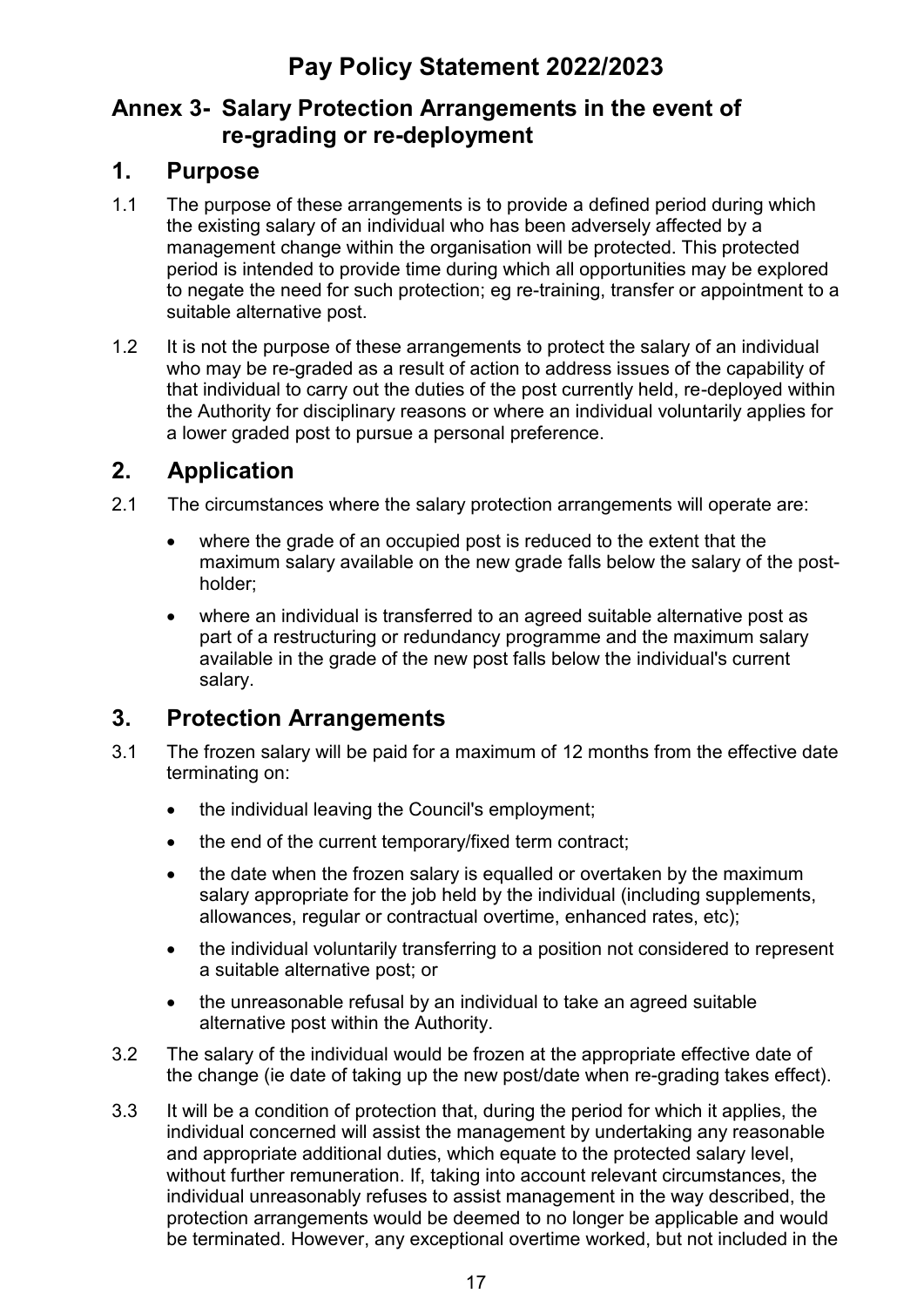calculation of comparator salary as set out below, will be paid on an hourly rate appropriate to the maximum of the grade appropriate to the post.

3.4 Where an individual is in receipt of a protected salary and transfers to another suitable alternative post the protection will only remain for the balance of the original period of protection as determined under 3.1 above.

# **4. Calculation of Protected Salary**

- 4.1 The salary to be frozen will be that existing at the effective date determined and will include:
	- the value of any contractual overtime;
	- the value of any contractual supplements to salary; and
	- the value of any contractual enhanced rates due to working rotas.
- 4.2 The comparator salary against which the frozen salary will be measured for termination will include:
	- the value of any contractual or regular overtime;
	- the value of any supplements to salary;
	- the value of any enhanced rates due to working rotas; and
	- any other elements of remuneration which form a regular element of the salary paid.
- 4.3 The underlying principle to the calculation of the frozen and comparator salaries is that an individual is being protected from being financially worse off as a result of management change. The arrangements are not intended to create a situation whereby an individual is better off through the facility of protection of salary and the addition of new or changed terms and conditions. An overall assessment of the net change in remuneration will therefore be the final determinant of any calculation.

# **5. Interpretation**

5.1 Suitable alternative post - suitable alternative posts will be identified by management in discussion with the post holder concerned having regard to competencies and to relative salary levels. The Council's agreed Grievance Procedure will operate to resolve cases of disagreement on this or other aspects of the protection arrangements.

# **6. Duration of the Salary Protection Arrangements**

- 6.1 Both management and UNISON Branch have the right to terminate this agreement at any time on the giving of three months' notice of that termination. Any variations sought to this agreement will be dealt with through the normal consultation arrangements.
- 6.2 Any individual in receipt of salary protection at the time of the review or discontinuance of the protection arrangements will continue to receive protection on the agreed terms and conditions for the full remainder of the period of protection to which they are subject.

# **7. Additional Option Available During Implementation of Job Evaluation**

In addition to the standard salary protection arrangements applicable to instances of re-grading, the individual may request that a phased reduction of the difference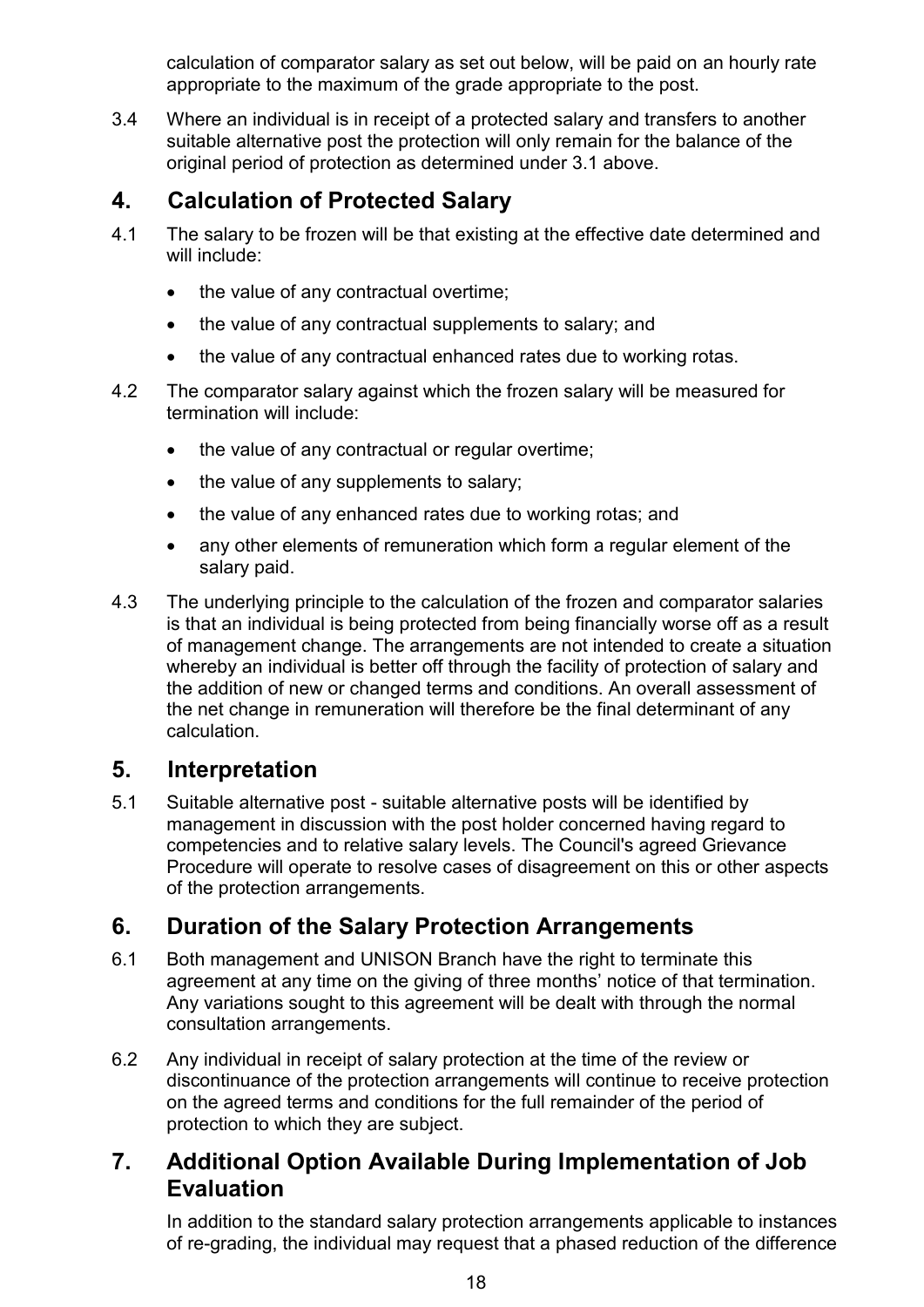between the 'frozen' salary and the salary for the new evaluated grade is substituted for the above. The allowance of this alternative will be at the discretion of the management and the following phasing would apply:

- Year 1 'new' salary plus 80% of difference
- Year 2 'new' salary plus 60% of difference
- Year 3 'new' salary plus 40% of difference
- Year 4 'new' salary plus 20% of difference
- Year 5 'new' salary plus 10% of difference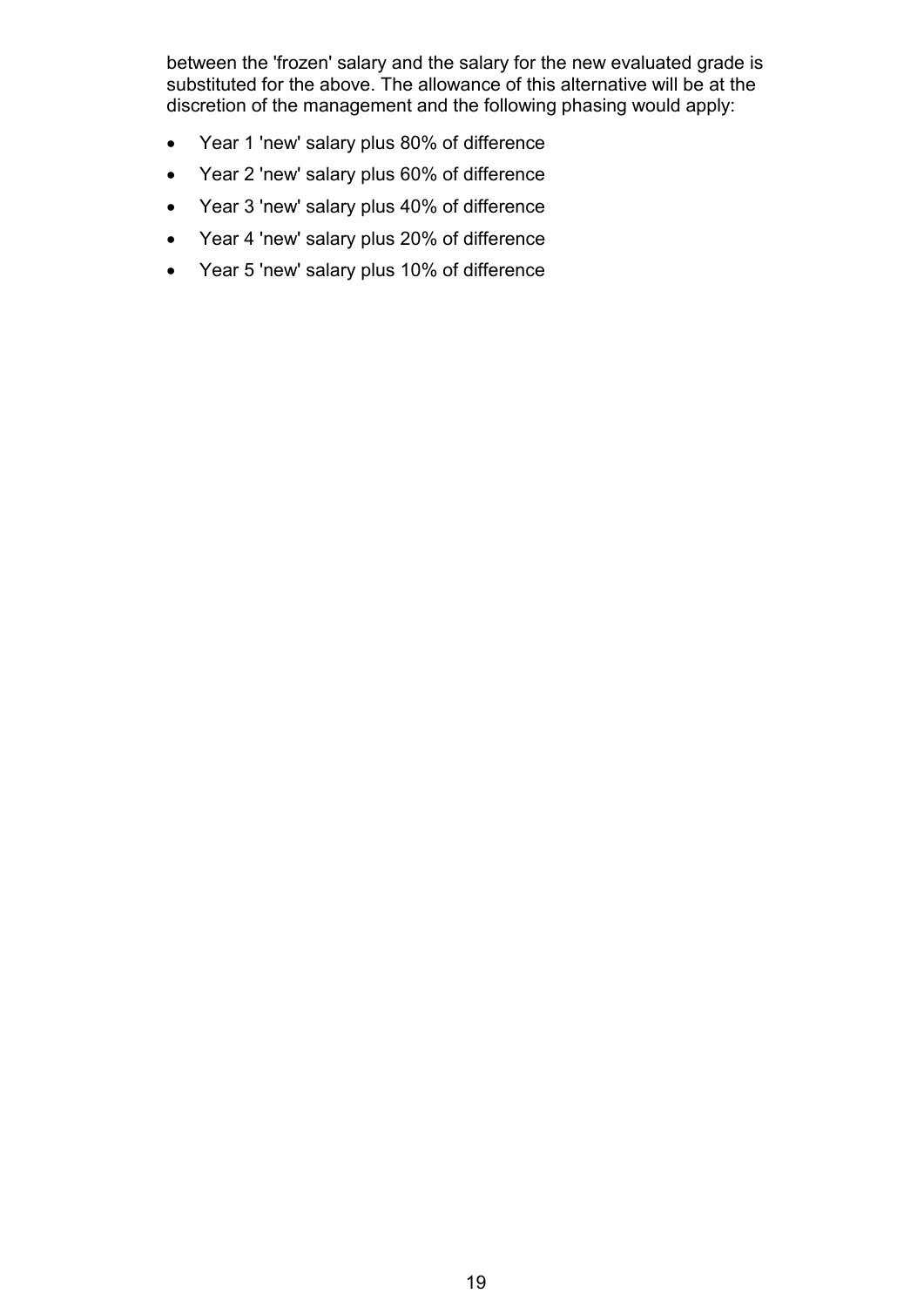# **Pay Policy Statement 2022/2023**

# **Annex 4 - Local Government Pension Scheme Employer Discretions - Statement of Policy**

### **Employer Name: Eden District Council**

The employer stated above has prepared this written statement of policy in relation to its exercise of certain discretionary functions available under the LGPS regulations.

### **Overarching Policy**

In law even if an authority has a policy not to exercise discretion the Council would have to consider the application of a discretion if it were asked. The applicant would have to justify the exercise of the discretion and the Council would have to be satisfied that the application was appropriate and lawful.

The criteria in relation to the exercise of the discretions are general and the reference to considering any material factor or consideration would mean any relevant issue could be considered. The relevant policies make it absolutely clear that financial issues must be given due consideration. It is not practicable to encompass all factors which may be relevant.

Any exercise of any discretion which results in a financial cost to the Council will require approval in accordance with the Management of Change policy.

In all cases clear account will be taken of the individual circumstances of an applicant. The exercise of any discretion must be non-discriminatory, in accordance with policy and be affordable to the Council.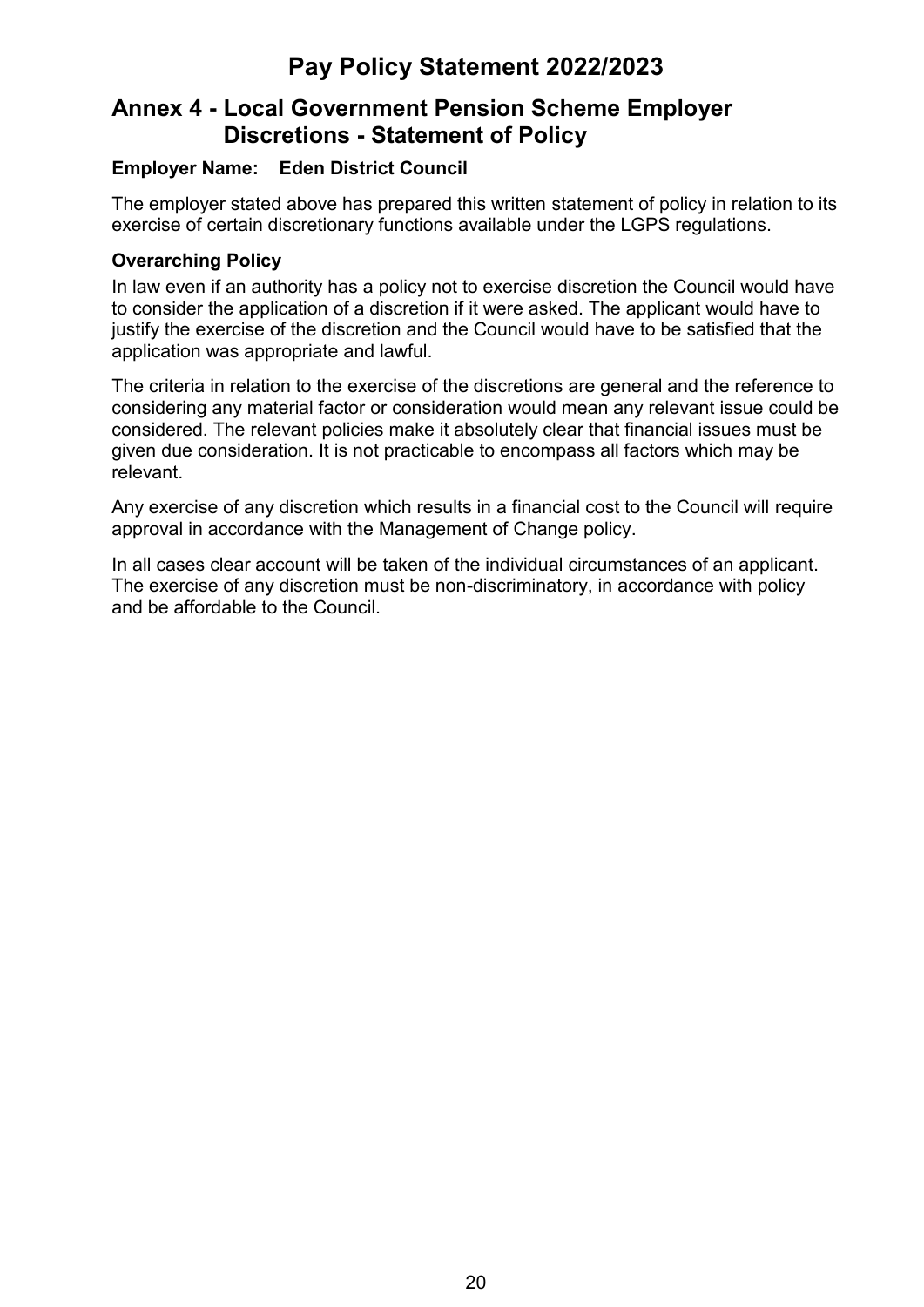### **Part A - Mandatory policy statements - Formulation of policy in accordance with:**

Regulation 60 of the Local Government Pension Scheme (LGPS) Regulations 2013

Paragraph 2 (2) of Schedule 2 to the LGPS (Transitional Provisions, Savings and Amendment) Regulations 2014

Regulation 66 of the Local Government Pension Scheme (Administration) Regulations 2008

Regulation 106 of the Local Government Pension Scheme Regulations 1997

#### **Part A1 - Discretions from 1 April 2014 in relation to post 31 March 2014 active members and post 31 March 2014 leavers (excluding Councillor Members)**

#### **Power of Scheme employer to award additional pension**

#### **(Regulation 31 of the LGPS Regulations 2013)**

An employer can grant extra annual pension of up to a maximum £7,194 (figure at 01 April 2020) to an active Scheme member or within 6 months of leaving to a member whose employment was terminated on the grounds of redundancy or business efficiency. This maximum figure that can be initially awarded will be index linked and the level increased on the 1st April each year.

#### **Employer's policy:**

The Council will not normally grant extra annual pension except where there is a clear financial or operational advantage to be gained by the Council by doing so. Any exercise of any discretion which results in a financial cost to the Council will require approval in accordance with the Management of Change policy.

Any discretionary enhancement must not have the effect that the total cost of any redundancy or retirement would exceed a 3 year payback period. Any discretionary payment which may be approved would be reduced so that a pay back over a period of 3 years is achieved. In relation to any individual the total of any redundancy payment, the actuarial cost of any early payment of pension and the actuarial cost of any discretionary enhancements must be no more than 3 years' salary cost including any employer's costs. This cap is unlikely to affect many individuals as the cost to the Council of redundancies will on average be substantially less than 3 years of salary.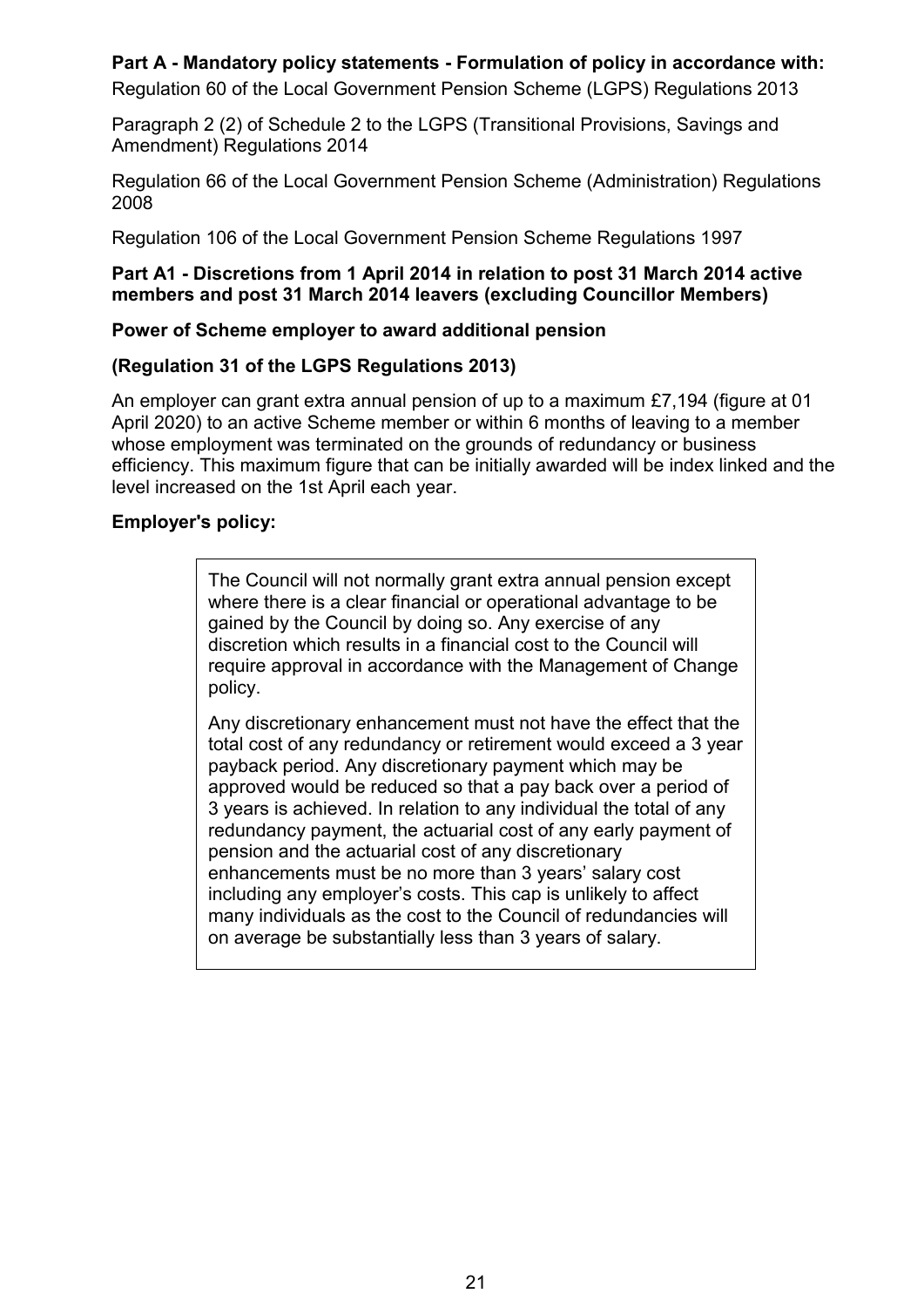#### **Power of Scheme employer to contribute towards the cost of a member purchasing additional pension**

### **(Regulation 16 (2) (e) and 16 (4) (e) of the LGPS Regulations 2013)**

Where an active Scheme member wishes to purchase extra annual pension of up to £7,194 (figure at 1 April 2020) by making Additional Pension Contributions (APCs), the employer may voluntarily contribute towards the cost of purchasing that extra pension via a Shared Cost Additional Pension Contribution. This maximum figure that can be initially purchased will be index linked and the level increased on the 1 April each year.

### **Employer's policy:**

The Council will not normally contribute towards the cost of purchasing extra pension except where there is a clear financial or operational advantage to be gained by the Council by doing so.

Any exercise of any discretion which results in a financial cost to the Council will require approval in accordance with the Management of Change policy,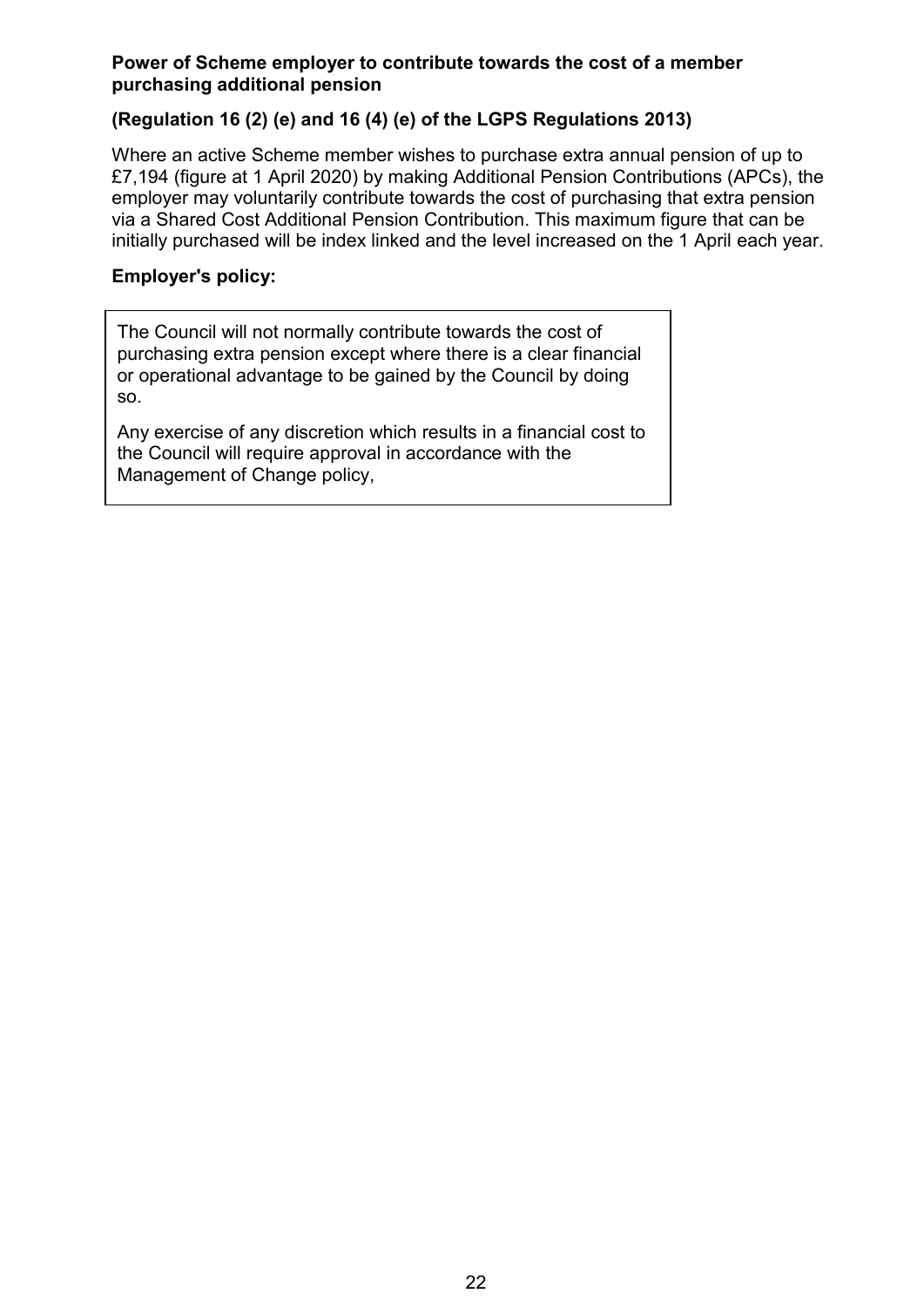### **Flexible Retirement**

### **(Regulation 30 (6) and (8) of the LGPS Regulations 2013, Regulations 3 (5), 11(2) and 11(3) of the LGPS (Transitional Provisions, Savings and Amendment) Regulations 2014 and regulation 18(3) of the LGPS (Benefits, Membership and Contributions) Regulations 2007)**

The Local Government Pension Scheme allows scheme members who have attained the age of 55 to draw all or part of their retirement benefits under flexible retirement arrangements even though they have not retired providing that:

- the employer consents, and
- there has been a reduction in hours, or
- a reduction in grade.

Specifically where the employer consents to flexible retirement then, in addition to the benefits the member has accrued prior to 1 April 2008 (which the member must draw), the employer can also allow the member to choose to draw all, part or none of the pension benefits they accrued after 31 March 2008.

However, benefits taken on flexible retirement will be subject to a potential actuarial reduction if they are being drawn earlier than the member's normal retiring age (flexible retirement provisions may be operated for members potentially up to a member's 75th birthday). The reductions applied will be in accordance with guidance issued by the government actuary. Employers can if they choose waive, in whole or in part, any reductions that might apply.

### **Employer's policy:**

The Council will exercise this discretion, which operates within the Council's Management of Change policy. The procedure is available for use in certain circumstances where this can be justified in terms of criteria and affordability. It is not a general entitlement that enables employees to retire early.

The Chief Officer may determine any request for flexible retirement unless the request has any cost to the Council or if the request relates to a Chief Officer.

Any exercise of any discretion which results in a financial cost to the Council will require approval in accordance with the Management of Change policy,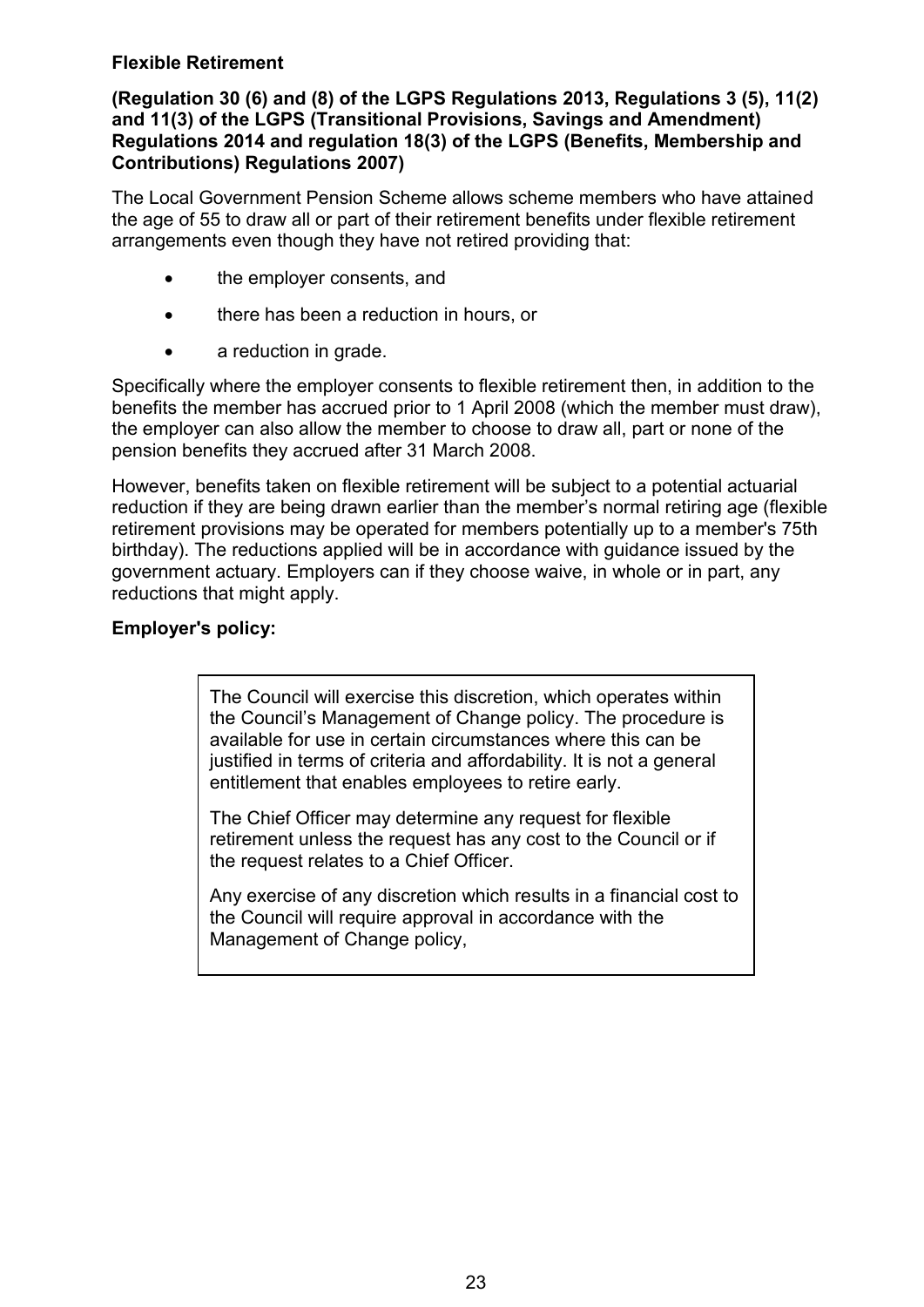#### **Early Retirement and Waiving Actuarial Reductions (Schedule 2 paragraphs 1(2), 2(1), 2(2) and Regulation 3 (1) of the LGPS (Transitional Provisions, Savings and Amendment) Regulations 2014, Regulation 30(8) of the LGPS Regulations 2013 and regulation 30(5) and 30A(5) of the LGPS (Benefits, Membership and Contributions) Regulations 2007)**

If a member leaves a local government employment before they are entitled to the immediate payment of retirement benefits, then if they are age 55 or more (or having attained age 55 and have previously been awarded deferred benefits after 1 April 2014) they may choose to receive payment of them immediately.

Any benefits payable may be reduced as appropriate in accordance with guidance issued by the Government Actuary. Employers can if they choose waive, in whole or in part, any reductions that might apply and the employer must pay to the Pension Fund a sum representing the capital cost of waiving those reductions.

Due to the complexity in the level of protected benefits that now apply to different members, establishing what level of benefits can be waived can be difficult. Appendix 1 lists the options available to employers in terms of the level of reductions that can be waived and the grounds under which they may be waived.

### **Employer's policy:**

The Council will not normally waive any actuarial reductions except where there is a clear financial or operational advantage to be gained by the Council by doing so.

Any exercise of any discretion which results in a financial cost to the Council will require approval in accordance with the Management of Change policy,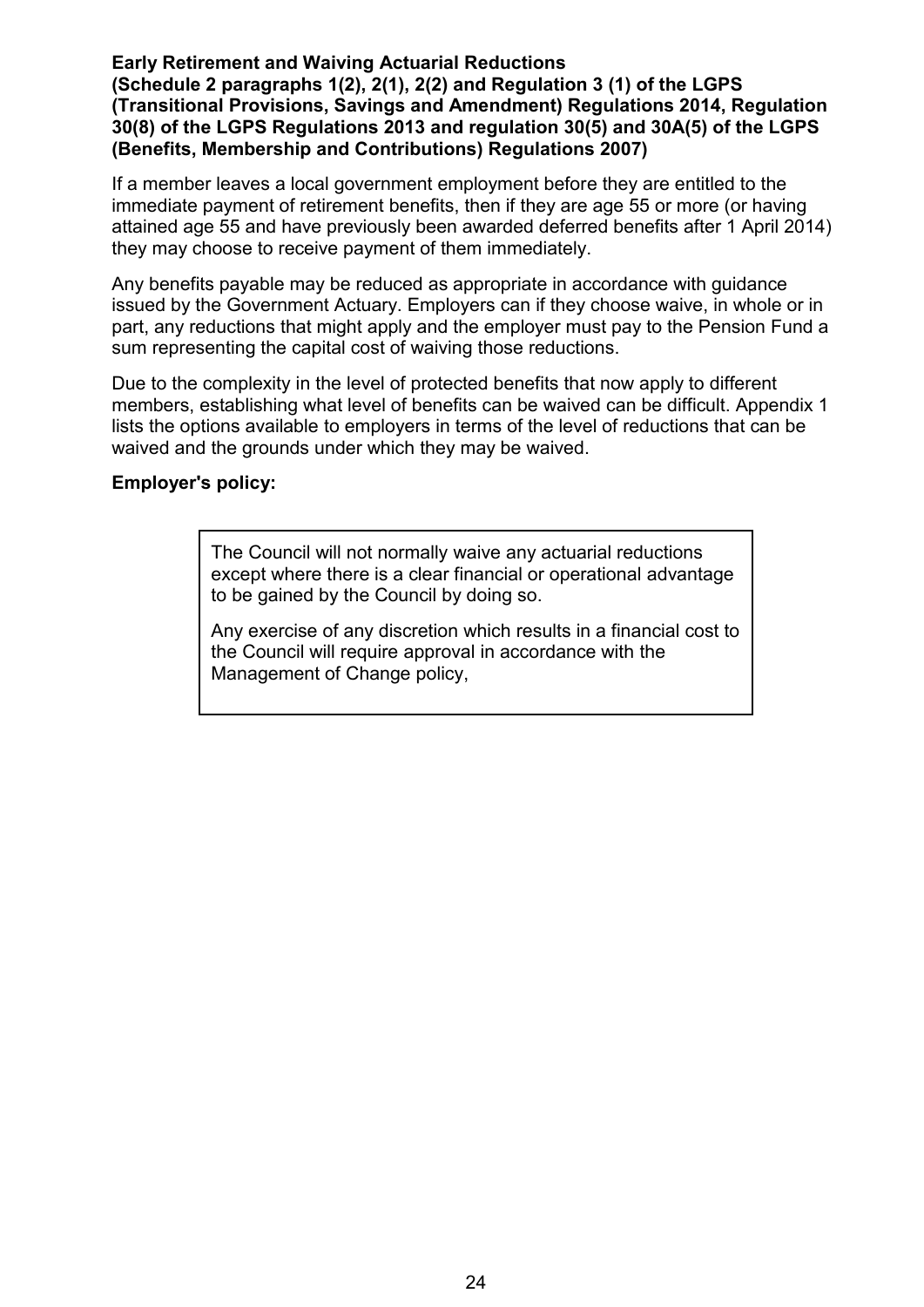**Part A2 - Discretions in relation to scheme members who ceased active membership on or after 1 April 2008 and before 1 April 2014 (excluding councillor members)**

**Power of Scheme Employer to Award Additional Membership (Regulation 3 (10) of the LGPS (Transitional Provisions, Savings and Amendment) Regulations 2014 and regulation 12 of the LGPS (Benefits, Membership and Contributions) Regulations 2007)**

An employer can within 6 months of the date of termination grant extra membership in the pension scheme to a Scheme member whose employment was terminated before 1 April 2014 on the grounds of redundancy or business efficiency. Note that this is a time limited discretion which expires on 30 September 2014 for those whose employment is terminated on 31 March 2014.

### **Employer's policy:**

The Council will not exercise this discretion.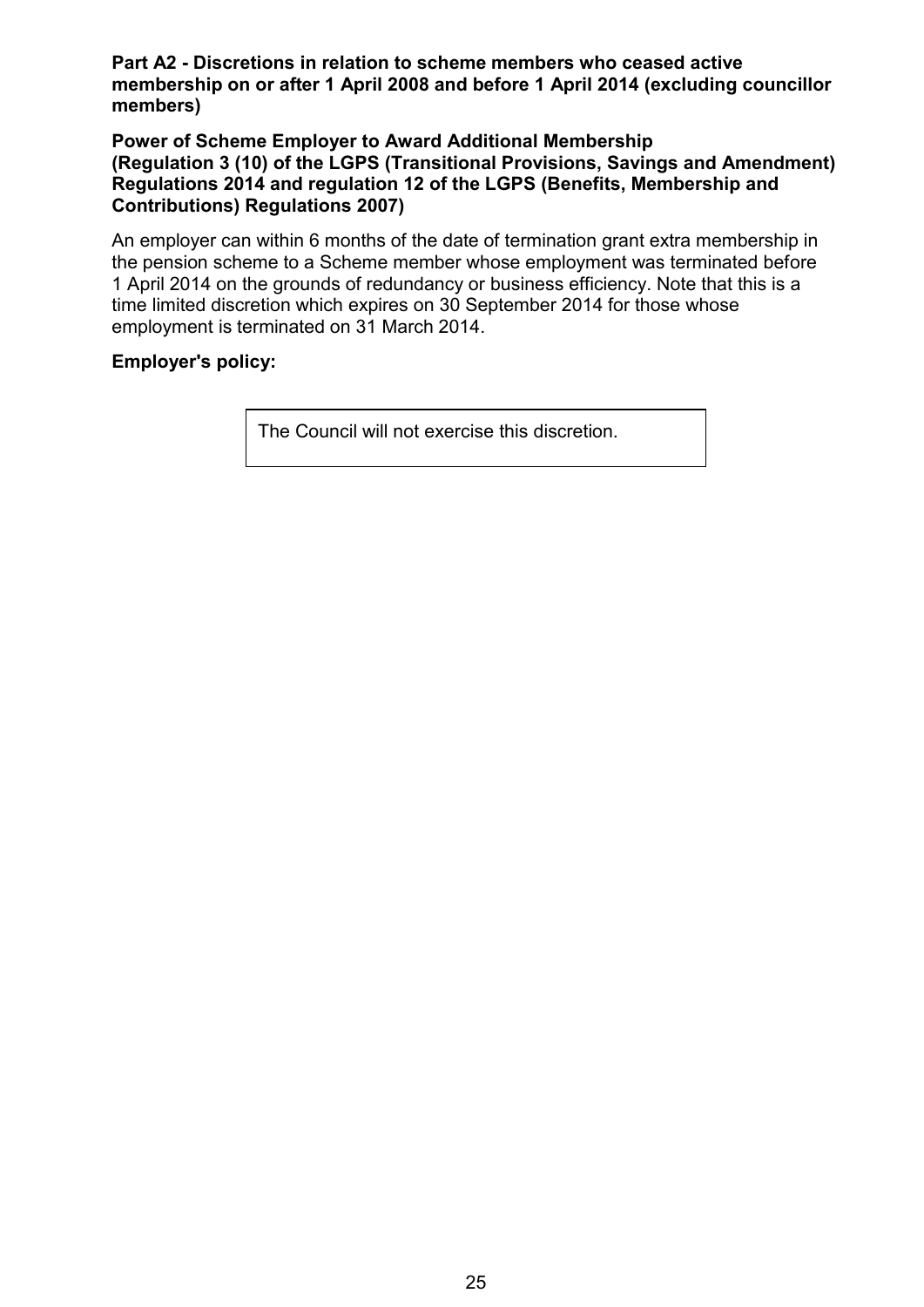#### **Early release of deferred benefits with employer consent (Regulations 30(2), (5), 30A(3) and (5) of the LGPS (Benefits, Membership and Contributions) Regulations 2007)**

A policy decision concerning early release of benefits needs to be made in relation to members who have left the scheme between 1 April 2008 and 31 March 2014 with deferred benefits (or suspended tier 3 benefits) who make an application to release benefits on or after age 55 and before age 60.

In addition a further policy decision is required to determine whether, on compassionate grounds, to waive any actuarial reduction that would normally be applied to deferred benefits which are paid before normal retirement age.

#### **Employer's policy:**

The Council will exercise this discretion and will consider requests for early release of benefits on an individual basis where this can be justified in terms of criteria and affordability.

Any exercise of any discretion which results in a financial cost to the Council will require approval in accordance with the Management of Change policy,

The Council will not exercise the discretion to waive actuarial reductions on compassionate grounds.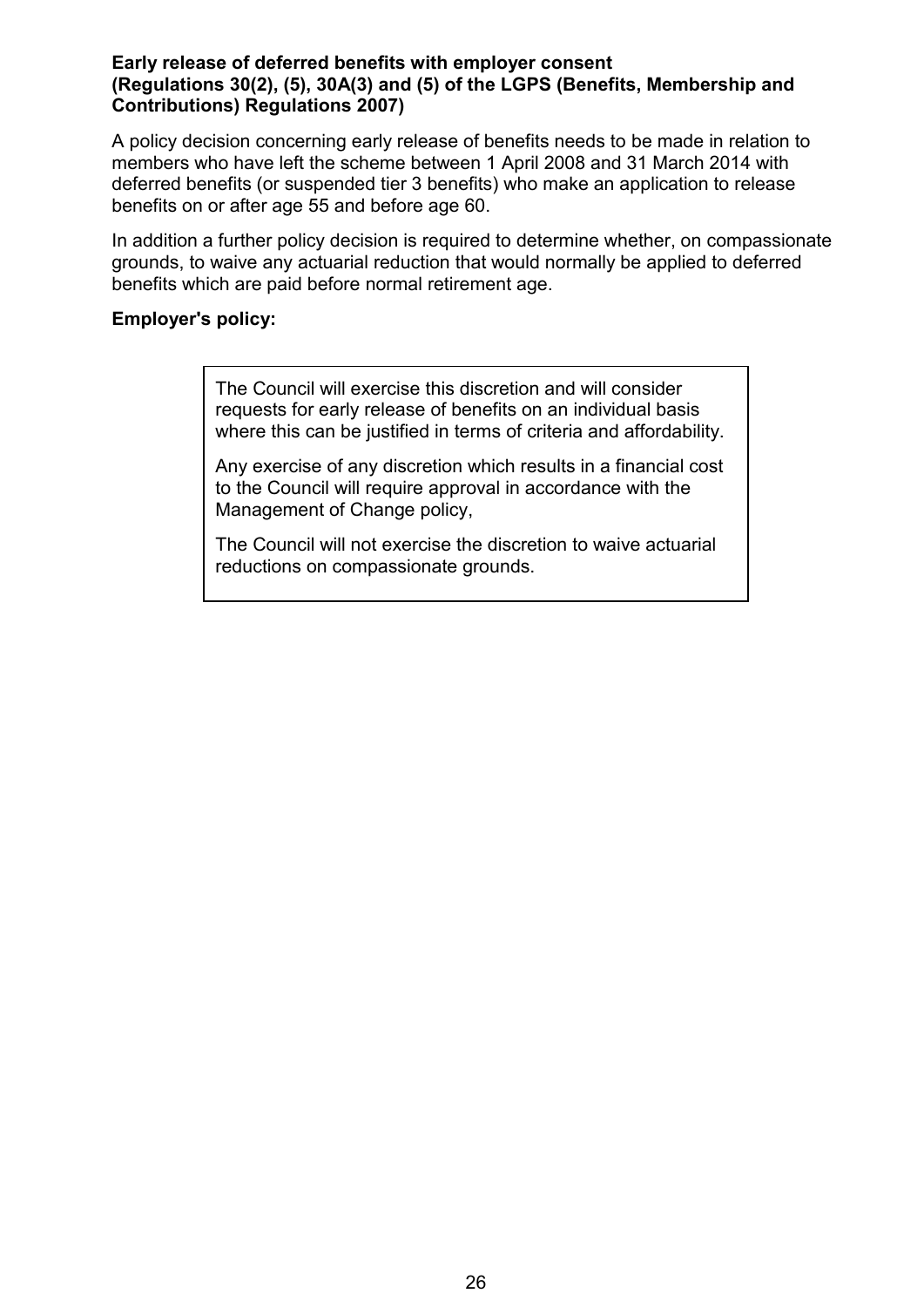#### **Part A3 - Discretions in relation to scheme members who ceased active membership on or after 1 April 1998 and before 1 April 2008.**

#### **Early release of Deferred Benefits with Employer Consent (Regulations 31(2) and (5) of the LGPS Regulations 1997)**

A policy decision concerning early release of benefits needs to be made in relation to active members who have left the scheme between 1 April 1998 and 31 March 2008 with deferred benefits.

In addition a further policy decision is required to determine whether, on compassionate grounds, to waive any actuarial reduction that would normally be applied to deferred benefits which are paid before normal retirement age.

\*It should be noted that benefits paid on or after age 50 and before age 55 would be subject to an unauthorised payments charge under the Finance Act 2004 and, where applicable, an unauthorised payments surcharge under that Act, and a Scheme sanction charge on any benefits built up after 5 April 2006.

### **Employer's policy:**

The Council will exercise this discretion and will consider requests for early release of benefits on an individual basis where this can be justified in terms of criteria and affordability.

Any exercise of any discretion which results in a financial cost to the Council will require approval in accordance with the Management of Change policy,

The Council will not exercise the discretion to waive actuarial reductions on compassionate grounds.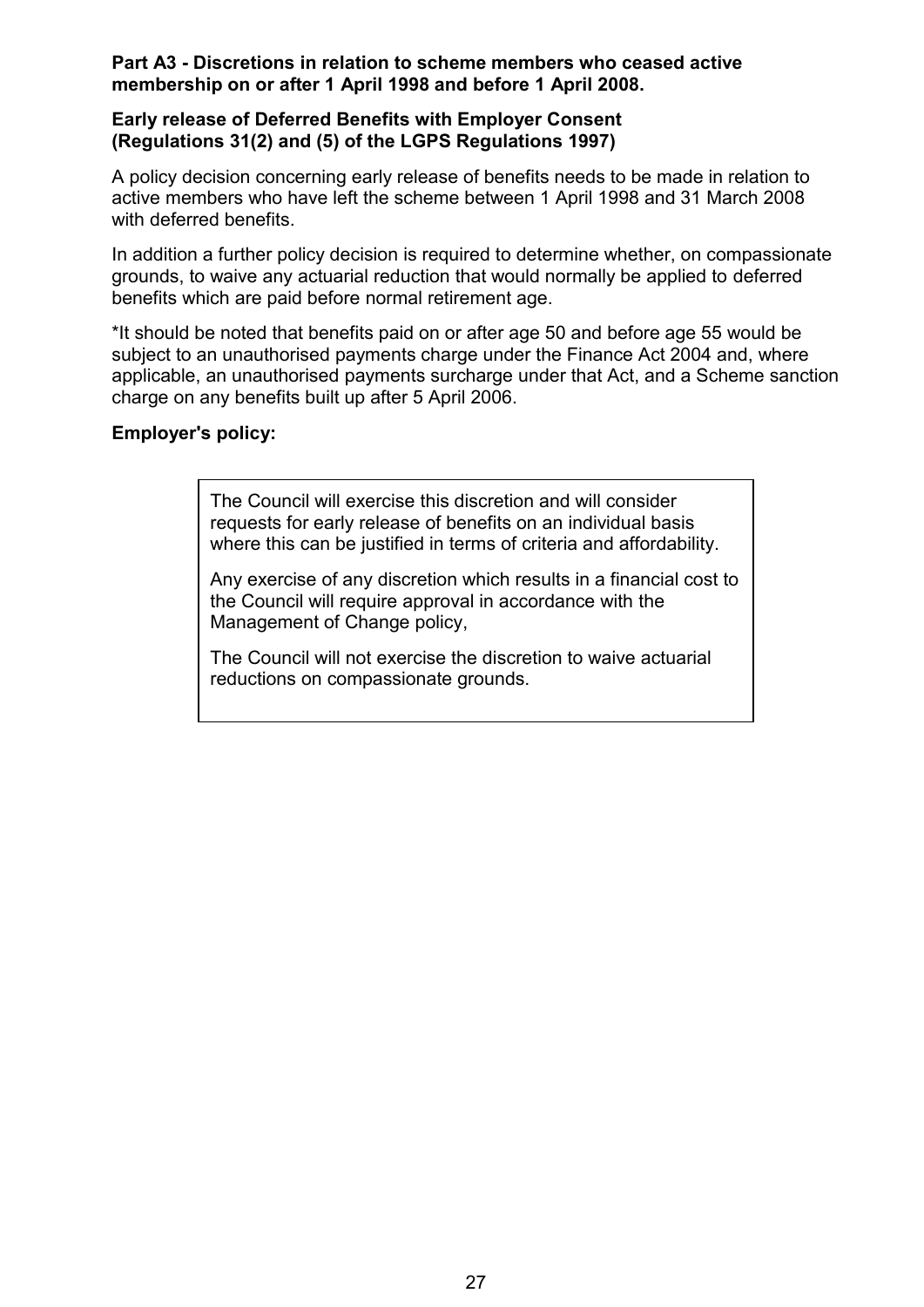#### **Part A4 - Discretions in relation to scheme members who ceased active membership before 1 April 1998 (Regulation D11(2) (c) of the LGPS Regulations 1995)**

A policy decision concerning early release of benefits needs to be made in relation to active members who have left the scheme before 1 April 1998 who make an application on compassionate grounds to release benefits on or after age 50\* and before age 60. Under these rules the sole discretion for an employing authority is that they may determine on compassionate grounds that benefits are to become payable on an unreduced basis.

\*It should be noted that benefits paid on or after age 50 and before age 55 would be subject to an unauthorised payments charge under the Finance Act 2004 and, where applicable, an unauthorised payments surcharge under that Act, a Scheme sanction charge will not be payable.

### **Employer's policy:**

The Council will not exercise the discretion to waive actuarial reductions on compassionate grounds.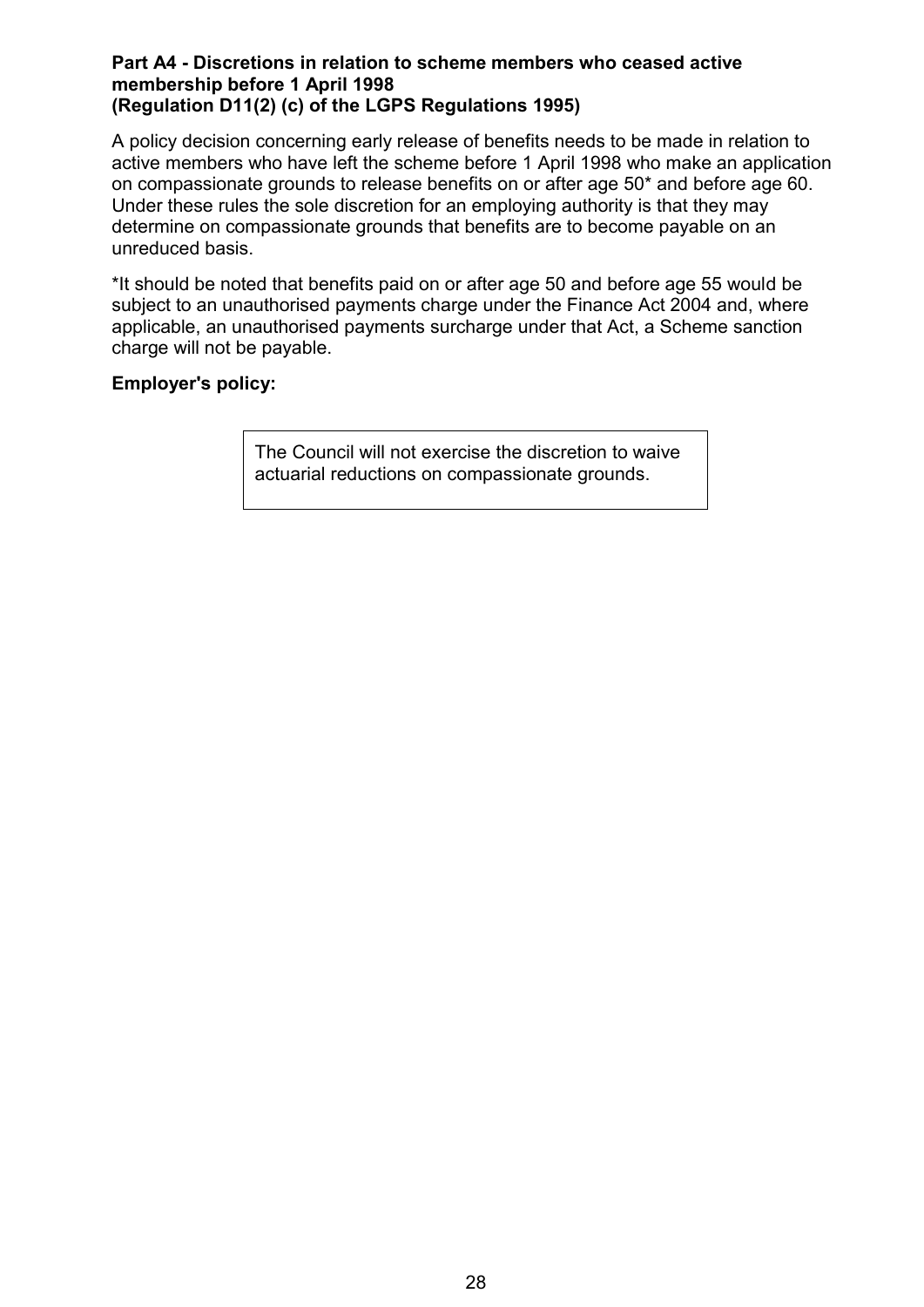#### **Part B - Formulation of policy in accordance with further discretions under the Local Government Pension Scheme Regulations 2013**

As highlighted in the employer bulletin, there are a number of other discretions which Scheme employers may exercise under the LGPS Regulations 2013. There is, however, no requirement to have a written policy in respect of these. However the following areas of discretion would be useful for scheme members, in order for them to establish the clear policy intention that the employers hold in these particular areas.

#### **Shared Cost Additional Voluntary Contributions (SCAVCs) (Regulation 17 of the LGPS Regulations 2013, Regulations 15(1)(d) of the LGPS (Transitional Provisions, Savings and Amendment) Regulations 2014, Regulation 25(3) of the LGPS (Administration) Regulations 2008 and Regulation 15(3) of the LGPS (Benefits, Membership and Contributions) Regulations 2007)**

An active member may elect to pay Additional Voluntary Contributions ("AVCs") into a scheme established under contract between their appropriate administering authority and a body approved for the purposes of the Finance Act 2004.

An employer can, at its discretion, contribute to the AVC scheme and where they do the AVC scheme is known as a Shared Cost Additional Voluntary Contribution arrangement (SCAVC). An employer should establish whether, how much and in what circumstances to either continue with an existing SCAVC or enter into a new SCAVC.

### **Employer's policy:**

The Council will not exercise the discretion to share costs of any additional voluntary contributions arrangement.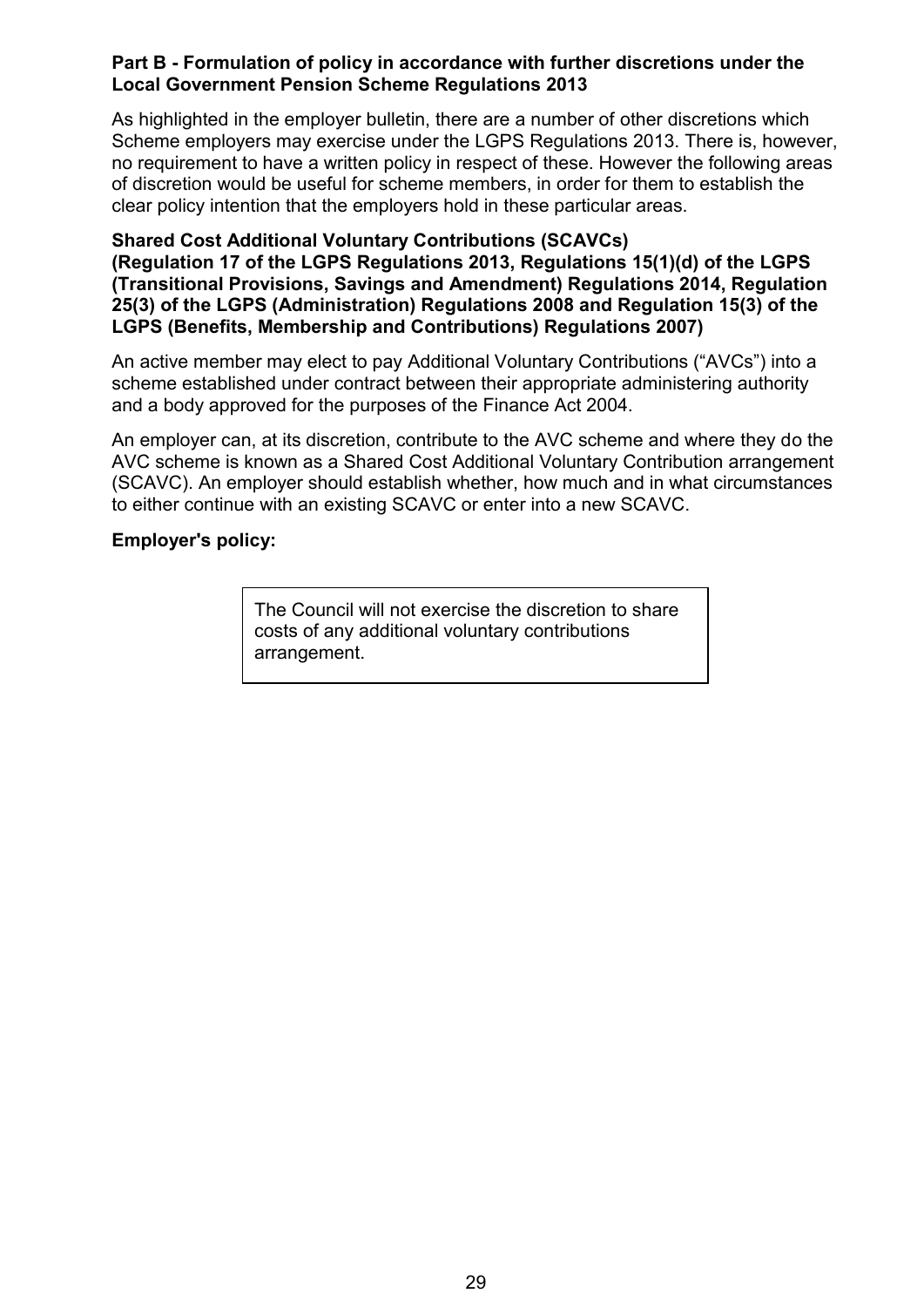#### **Late Transfer Requests (Regulation 100(6) and 22(7) and (8) of the LGPS Regulations 2013)**

The Local Government Pension Scheme Regulations allow for the acceptance of transfer value payments into the fund (subject to the Pension Fund administering authorities approval) to enable members to transfer pension rights accrued prior to joining the scheme into the LGPS, and thereby count additional pension. This election should be made within 12 months of first joining the LGPS in the employment.

The discretion allowed under regulation 100(6) relates to the acceptance of transfers relating to non LGPS membership, where the member makes a request after the expiry of the first 12 months of joining the LGPS.

Previous LGPS rights are automatically aggregated unless an election to keep those accrued benefits separate is received. Regulations 22 (7) and (8) allow an employer to extend the 12 month time limit within which a Scheme member who has a deferred LGPS benefit in England or Wales following the cessation of employment (or cessation of a concurrent employment) to elect not to have the deferred benefits aggregated with their new LGPS employment (or on-going concurrent LGPS employment) if the member has not made an election to retain separate benefits within 12 months of commencing membership of the LGPS in the new employment (or within 12 months of ceasing the concurrent membership).

### **Employer's policy:**

The Council will not exercise this discretion, except in cases where an error has been made by the employer or administering authority.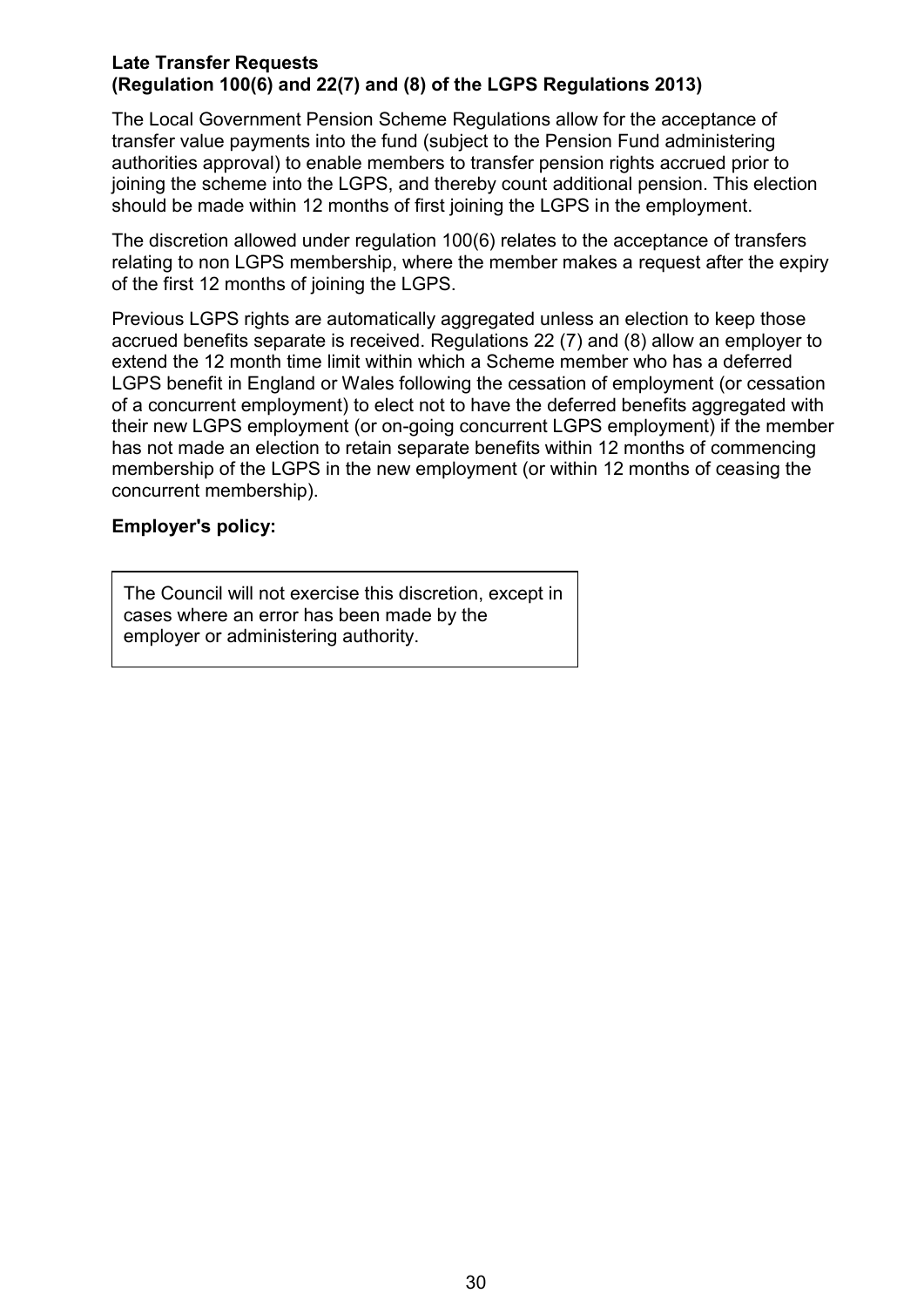#### **Contributions Payable by Active Members (Regulation 9 and 10 of the LGPS Regulations 2013)**

An active member shall make contributions to the Scheme at the relevant contribution rate, from their pensionable pay, in each employment in which they are an active member. The contribution rate to be applied to their pensionable pay in any financial year is the rate determined by the employer with reference to the tiered contribution pay bands stated in the regulations.

Where there is a material change to a member's pensionable pay in the course of a financial year, the employer may re-determine the contribution rate to be applied.

### **Employer's policy:**

The Council will exercise this discretion and reserves the right to review the rate of contribution following a change to an employee's pensionable pay.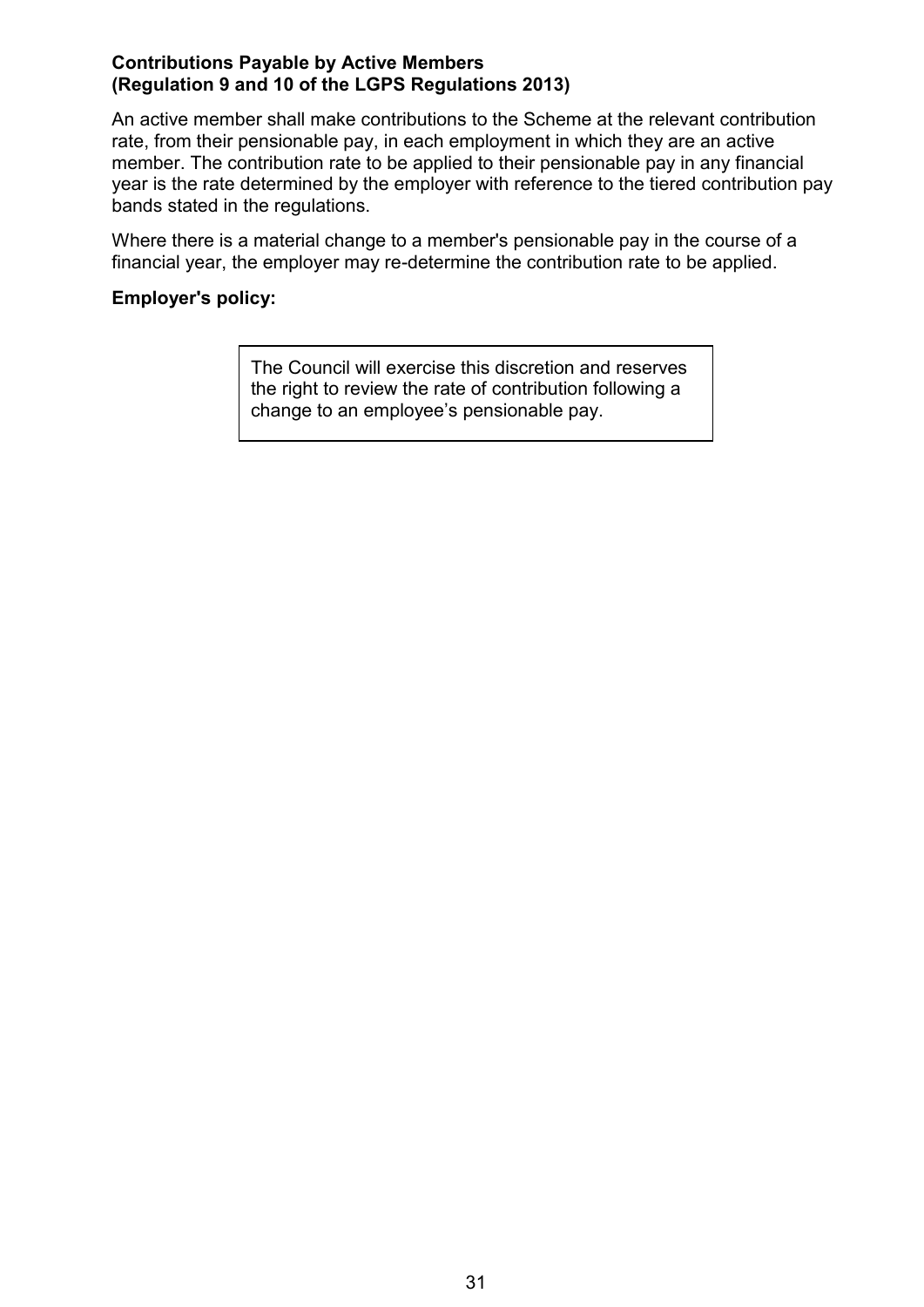### **Assumed Pensionable Pay (Regulation 21(4) and (5) of the LGPS Regulations 2013)**

Whether or not, when calculating assumed pensionable pay when a member:

- is on reduced contractual pay or no pay on due to sickness or injury, or
- is absent during ordinary maternity, paternity or adoption leave or during paid additional maternity, paternity or adoption leave, or
- is absent on reserve forces service leave, or
- retires with a Tier 1 or Tier 2 ill health pension, or
- **dies in service**

to include in the calculation the amount of any 'regular lump sum payment' received by the member in the 12 months preceding the date the absence began or the ill health retirement or death occurred. A 'regular lump sum payment' is a payment for which the member's employer determines there is a reasonable expectation that such a payment would be paid on a regular basis.

### **Employer's policy:**

The Council will include any 'regular lump sum payment' in the calculation of assumed pensionable pay.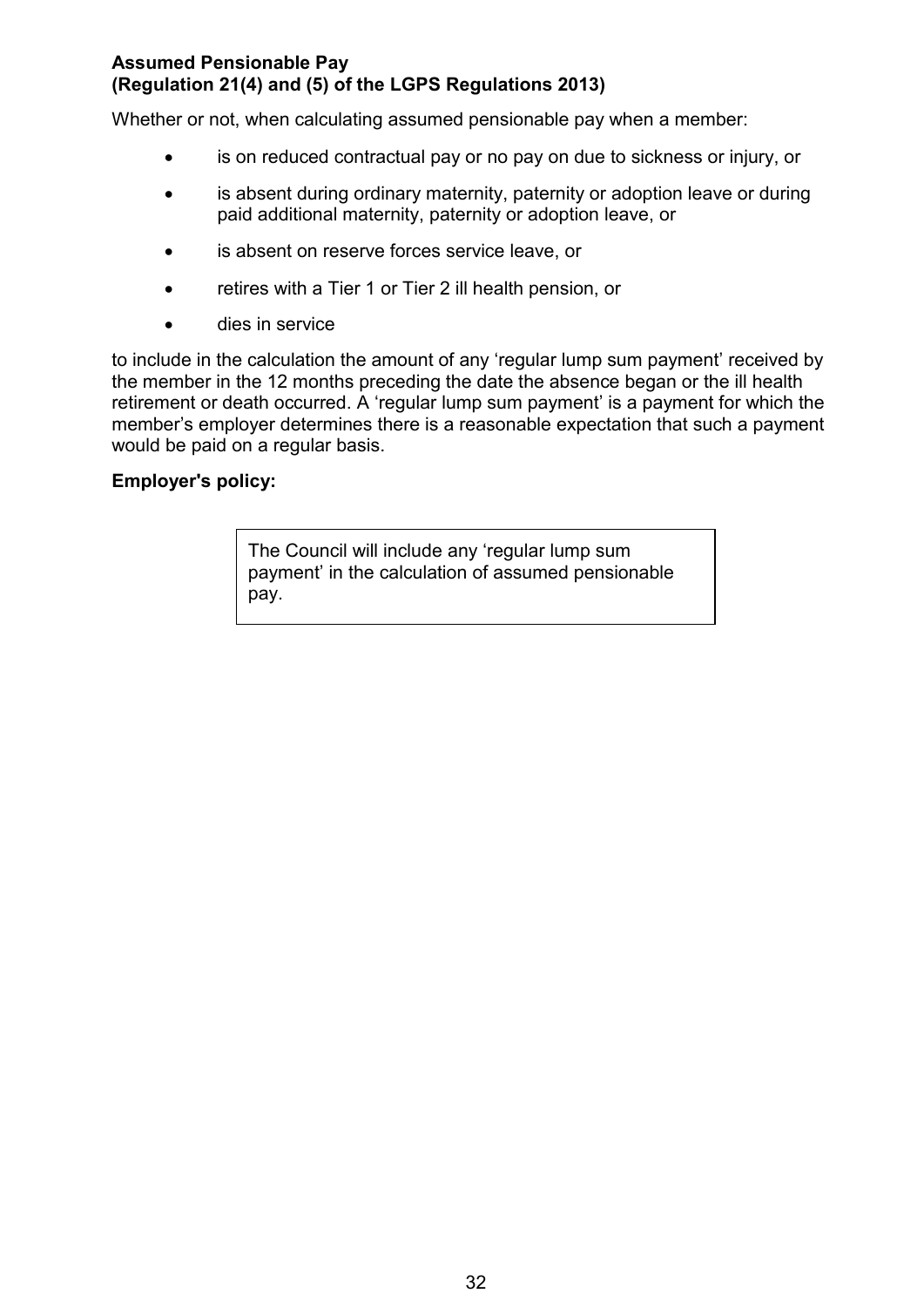### **Part C - Mandatory policy statement\* - Formulation of policy in accordance with:**

Regulation 7 of the Local Government (Early Termination of Employment) (Discretionary Compensation) (England and Wales) Regulations 2006

Regulation 26 of the Local Government (Early Termination of Employment) (Discretionary Compensation) (England and Wales) Regulations 2000 Regulation 14 of the Local Government (Discretionary Payments) (Injury Allowances) Regulations 2011

\*The mandatory requirements for a written policy under these regulations do not extend to employers whose employees are members of the LGPS by virtue of an admission agreement however as the provisions still apply it would be deemed appropriate for a policy statement to be in place

#### **Part C1 - Discretions in relation to the Local Government (Early Termination of Employment) (Discretionary Compensation) (England and Wales) Regulations 2006**

#### **Redundancy and Compensation Payments (Regulation 5 and 6 of the Local Government (Early Termination of Employment) (Discretionary Compensation) (England and Wales) Regulations 2006)**

These regulations provide a discretionary power to award a one-off lump sum payment of up to 2 years pay (104 weeks), inclusive of any redundancy payment made. This applies to any member who terminates their employment on the grounds of redundancy, efficiency or in the case of a joint appointment (not job shares) where termination arises because the other holder of the joint appointment has left it.

The provisions apply to all employees who are eligible for participation in the LG Pension Scheme, whether or not they are current members of the scheme.

There is also a discretionary power to waive the weekly pay ceiling placed on statutory redundancy payments and to calculate, instead, on pay up to the actual week's pay.

### **Employer's policy:**

The Council will exercise its discretion to increase statutory redundancy payments in accordance with regulation 5 of the 2006 regulations. The calculation will be on the basis of the employee's actual week's pay The statutory limit on the amount of the week's pay used in the calculation of the statutory redundancy payment will not be applied. The redundancy payment will be calculated on an individual's actual week's pay and taking account of his/her age and length of service based on the statutory redundancy pay reckoner. The calculation will be based on continuous local government service with any other local authority or employer covered by the Redundancy Payments Modification Order.

Under regulation 6 of the 2006 regulations the Council may augment the pensionable service of an employee or make a payment of additional pension.. The Council will not normally exercise this discretion except where there is a clear financial or operational advantage to be gained by the Council by doing so. Any exercise of any discretion which results in a financial cost to the Council will require approval in accordance with the Management of Change policy,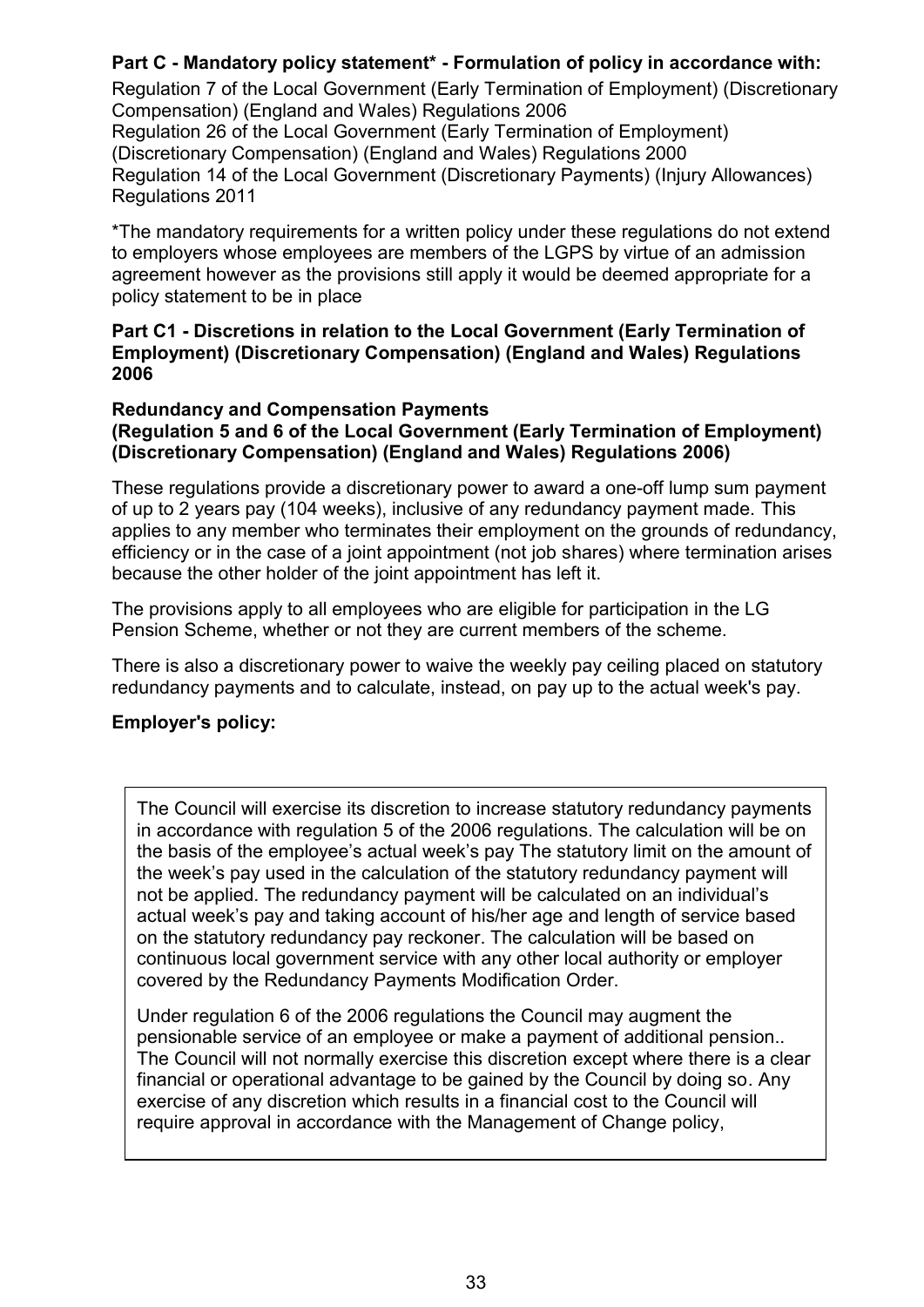#### **Part C2 - Discretions in relation to the Local Government (Early Termination of Employment) (Discretionary Compensation) (England and Wales) Regulations 2000**

#### **Redundancy and Compensatory Added Years Payments (Regulation 17, 19, 21 and 25 of the Local Government (Early Termination of Employment) (Discretionary Compensation) (England and Wales) Regulations 2000)**

Prior to the 2006 discretionary regulations employers could award employees' additional service following a redundancy or efficiency retirement where that employee was over age 50. Although this facility is no longer available to current active employees, there are still discretionary decisions to be made in respect of employees who are already in receipt of additional service. These include:

- How to apportion any surviving spouses or civil partners annual compensatory added years' payment where the deceased person is survived by more than one spouse or civil partner.
- How the annual added years will be apportioned amongst any eligible children.
- Whether, in respect of the spouse of a person who ceased employment before 1 April 1998 and where the spouse or civil partner remarries, enters into a new civil partnership or cohabits after 1 April 1998, the normal pension suspension rules should be ignored i.e. whether the spouse's or civil partner's annual compensatory added years payments should continue to be paid or if the authority's policy is to apply the normal suspension rules, whether the spouse's or civil partner's annual compensatory added years payment should be reinstated after the end of the remarriage, new civil partnership or cohabitation.
- Whether and to what extent to reduce or suspend the member's annual compensatory added years payment during any period of re-employment in local government and how to reduce the member's annual compensatory added years payment following the cessation of a period of re-employment in local government.

### **Employer's policy:**

The Council will apportion any surviving spouse or civil partner's payments equally where there is more than one surviving spouse or civil partner.

The Council will apportion any eligible children's payments equally.

The Council will continue to pay the Council will continue to pay the Council will continue to pay the Compensatory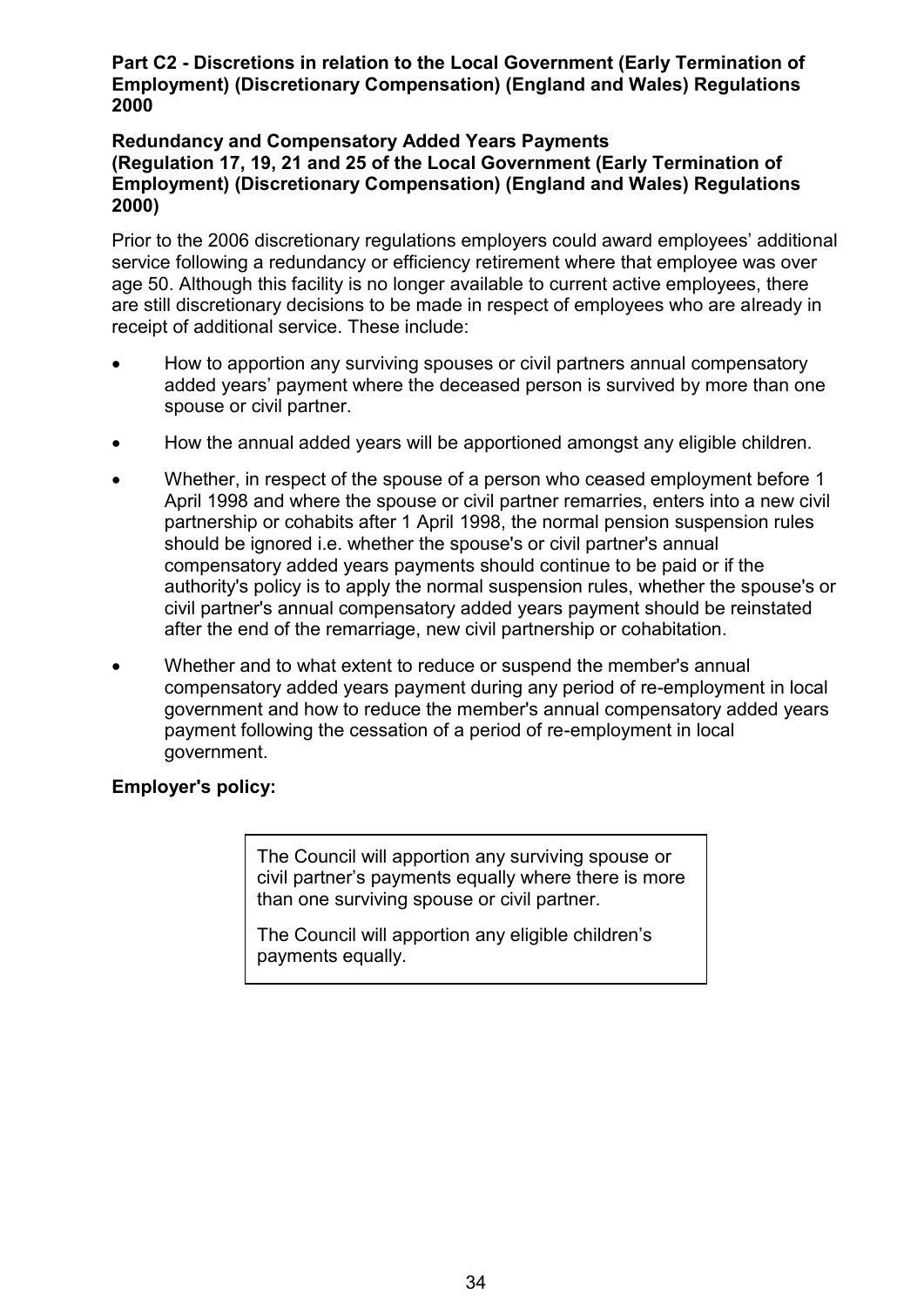### **Part C3 - Discretions in relation to the Local Government (Discretionary Payments) (Injury Allowances) Regulations 2011**

#### **Injury Allowance Payments (Regulations 3 to 7 of the Local Government (Discretionary Compensation) (Injury Allowances) Regulations 2011)**

Under the Local Government (Discretionary Payments) (Injury Allowances) Regulations 2011 Scheme employers must formulate, publish and keep under review a policy on:

- a) whether or not to make an injury award to those who sustain an injury or contract a disease as a result of anything they were required to do in performing the duties of their job and in consequence of which they:
	- suffer a reduction remuneration, or
	- cease to be employed as a result of an incapacity which is likely to be permanent and which was caused by the injury or disease, or
	- die leaving a surviving spouse, civil partner or dependant, and
- b) if the Scheme employer has a policy to make such payments, how it will determine the amount of injury allowance to be paid

### **Employer's policy:**

Personal Accident Insurance is provided for all employees. This means that if a member of staff has an accident which results in death or disablement whilst at work, or travelling directly to or from work, they or their family will receive compensation. The compensation payable represents maximum sum equal to three times annual earnings for death or total disablement. If the accident causes the employee to give up their job they will also receive maximum compensation. There is a reduced rate of compensation for other injuries, depending upon the degree of injury sustained. The full policy is available for inspection in the Finance Department.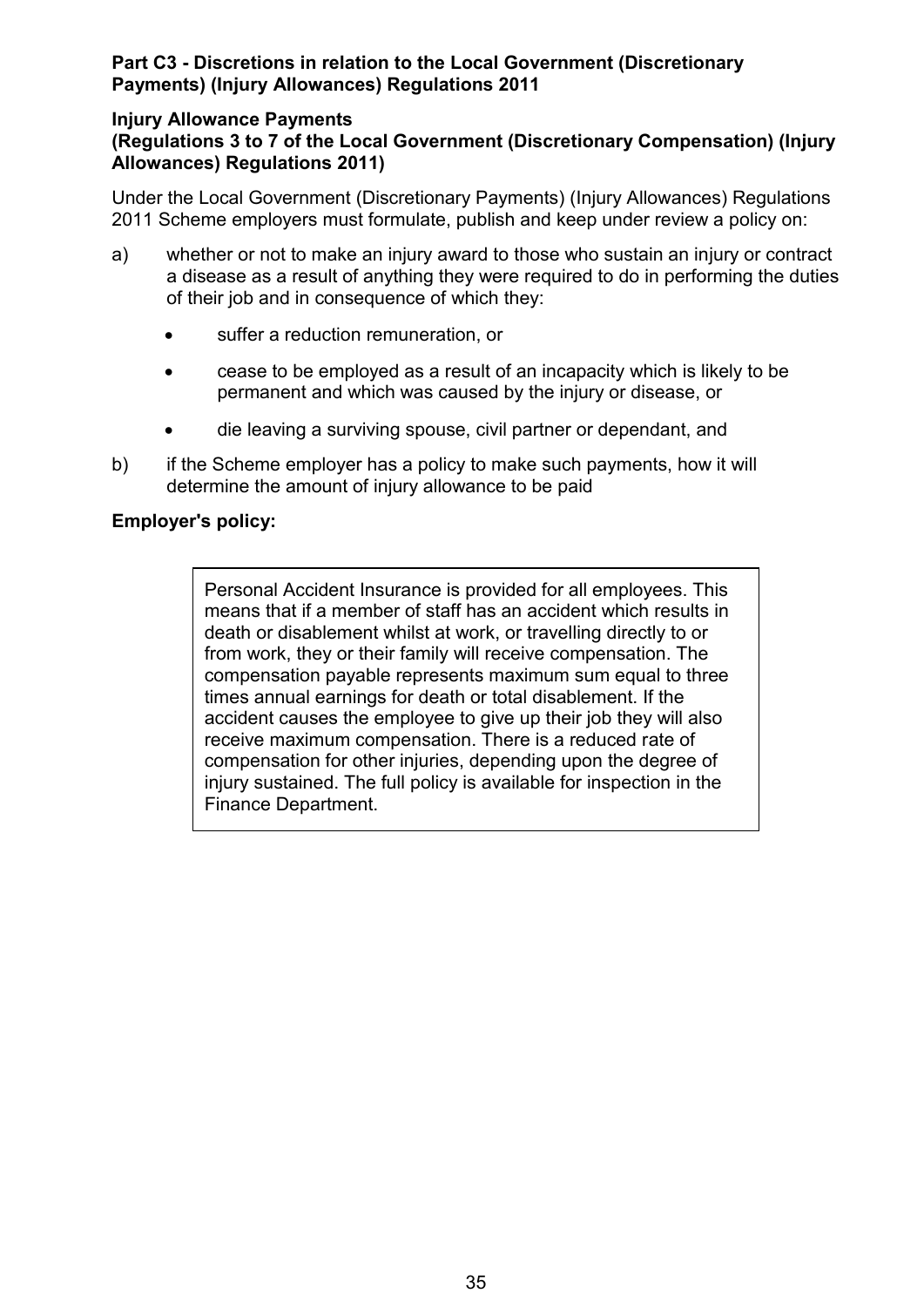### **Declaration**

It is understood that the above discretions are applicable to all eligible members of the Scheme. Any change to the discretions exercised under the LGPS Regulations can take immediate effect from the date the Scheme employer agrees the change except that any change to the discretions exercised under the Discretionary Compensation Regulations 2000, the Discretionary Compensation Regulations 2006 or the Injury Allowances Regulations 2011 cannot take effect until one month after the date the Scheme employer publishes a statement of its amended policy.

### **The policies made above:**

- i. Have regard to the extent to which the exercise of the discretions could lead to a serious loss of confidence in the public service;
- ii. Will not be used for any ulterior motive;
- iii. Will be exercised reasonably;
- iv. Will only be used when there is a real and substantial future benefit to the employer for incurring the extra costs that may arise;
- v. Will be duly recorded when applied.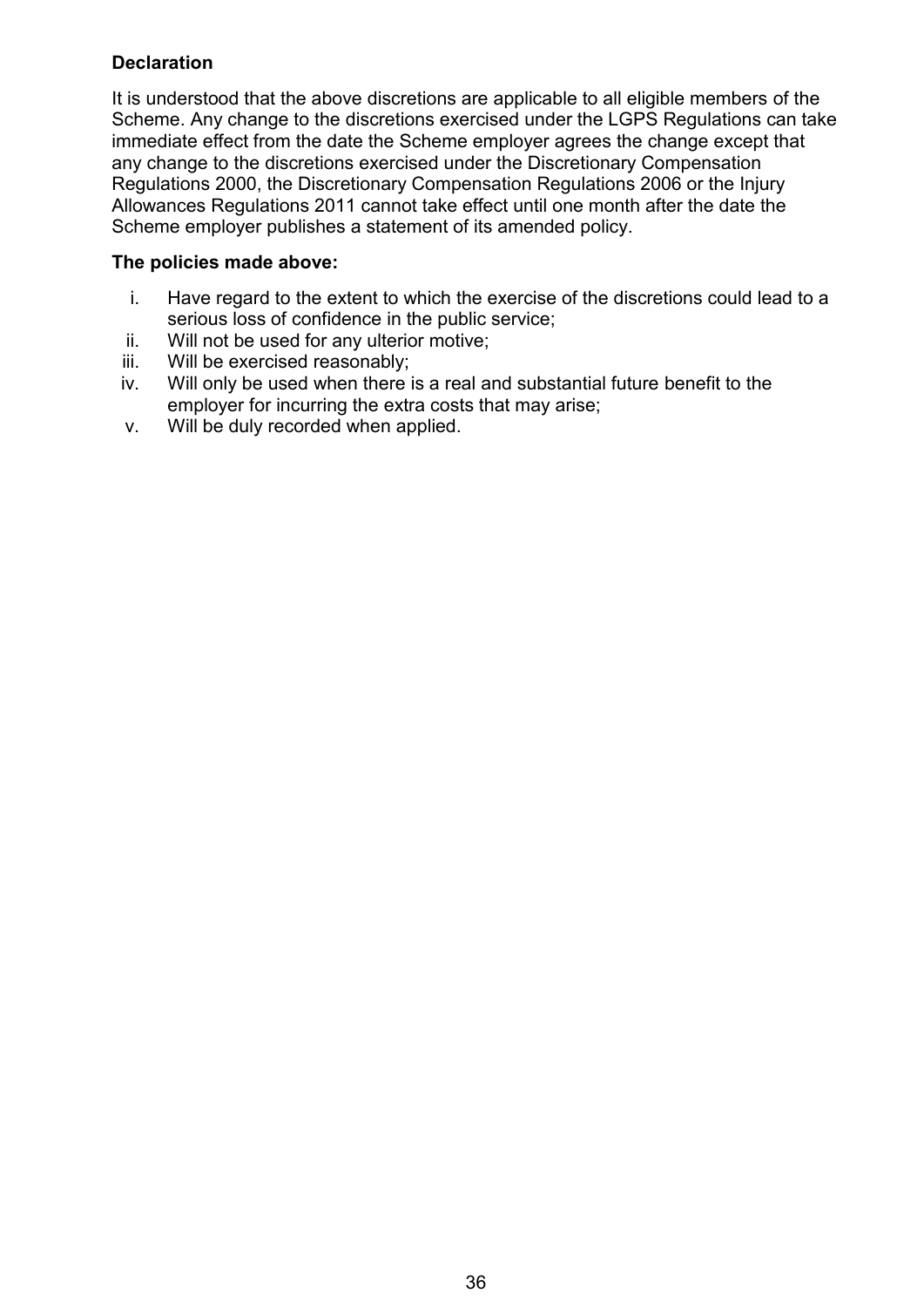### **Appendix A - if voluntarily retiring**

### **If there is an actuarial reduction regarding the particular tranche of membership, the employer has the right to:**

|                | Group 1                        | Group 2                    | Group 3                 | Group 4                      |
|----------------|--------------------------------|----------------------------|-------------------------|------------------------------|
| Part A         | Waive all or none on           | Waive all or none on       | Waive all or none on    | Waive all or none on         |
|                | compassionate grounds.         | compassionate grounds      | compassionate grounds.  | compassionate grounds.       |
| Part           | Waive all or none on           | Waive all or none on       | Waive all or none on    | Waive all or none on this on |
| <b>B1</b>      | compassionate grounds.         | compassionate grounds.     | compassionate grounds.  | compassionate grounds.       |
| Part           | Waive all or none on           | Waive all or none on       | Waive all, some or none | Waive all, some or none on   |
| B <sub>2</sub> | compassionate grounds.         | compassionate grounds.     | on any grounds.         | any grounds.                 |
| Part C         | Waive all, some or none on any | Waive all or none on       | Waive all, some or none | Waive all, some or none on   |
|                | grounds.                       | compassionate grounds.     | on any grounds.         | any grounds.                 |
| Part           | Waive all, some or none on any | Waive all, some or none on | Waive all, some or none | Waive all, some or none on   |
| D <sub>1</sub> | grounds.                       | any grounds.               | on any grounds.         | any grounds.                 |

Part A = membership to 31 March 2008

Part B1= membership 1 April 2008 to 31 March 2014

- Part B2 = membership 1 April 2014 to 31 March 2016
- Part C = membership 1 April 2016 to 31 March 2020
- Part D1 = membership 1 April 2020 onwards

**Group 1 member** = a member who was an active member prior to 1 October 2006 and who was born on 31 March 1956 or earlier.

**Group 2 member** = a member who was an active member prior to 1 October 2006, was born between 1 April 1956 and 31 March 1960 inclusive, and who would reach their CRA by 31 March 2020.